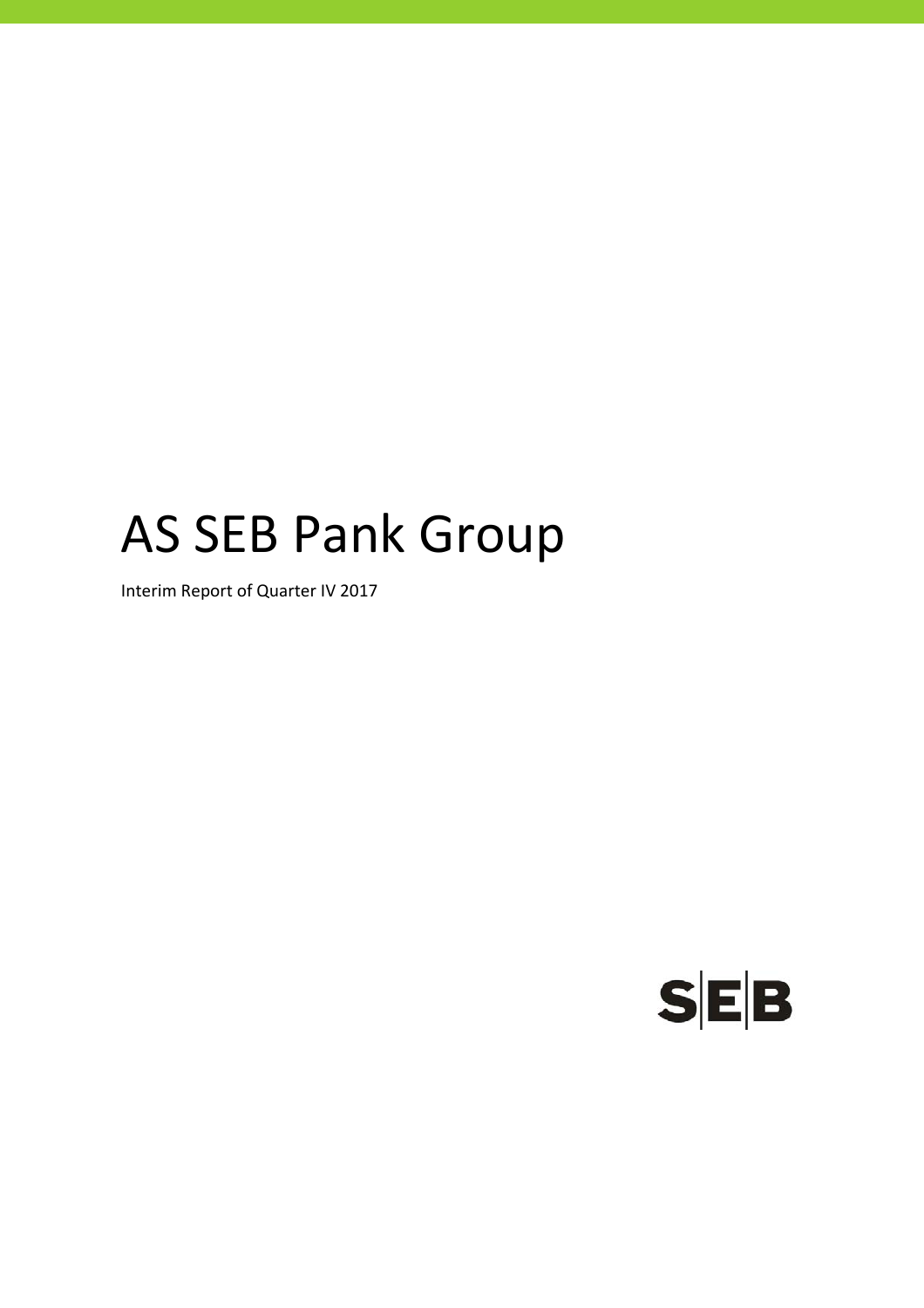#### **Contents** P.

| I       |
|---------|
| ۱<br>۰. |

|      |                                                                                                                                                                                                                               | $\overline{2}$ |
|------|-------------------------------------------------------------------------------------------------------------------------------------------------------------------------------------------------------------------------------|----------------|
| ı.   |                                                                                                                                                                                                                               | 3              |
| 1.   |                                                                                                                                                                                                                               | 3              |
| 2.   |                                                                                                                                                                                                                               | 3              |
| II.  | <b>Management Report</b>                                                                                                                                                                                                      | $\overline{4}$ |
| 1.   | Credit institution's group as defined in Credit Institutions Law___________________________________                                                                                                                           | $\overline{4}$ |
| 1.1. |                                                                                                                                                                                                                               | $\overline{4}$ |
| 1.2. | Changes in the consolidated group during the accounting period and plans for year 2018                                                                                                                                        | $\overline{4}$ |
| 2.   |                                                                                                                                                                                                                               | 5              |
| 3.   |                                                                                                                                                                                                                               | 9              |
| 4.   |                                                                                                                                                                                                                               |                |
| 5.   |                                                                                                                                                                                                                               | 11             |
| III. |                                                                                                                                                                                                                               |                |
| 1.   |                                                                                                                                                                                                                               |                |
| 2.   | Consolidated statement of comprehensive income 13 and 20 years and 20 years and 20 years at 20 years and 20 years at 20 years at 20 years at 20 years at 20 years at 20 years at 20 years at 20 years at 20 years at 20 years |                |
| 3.   |                                                                                                                                                                                                                               |                |
| 4.   |                                                                                                                                                                                                                               |                |
| 5.   |                                                                                                                                                                                                                               |                |
| 6.   |                                                                                                                                                                                                                               |                |
|      |                                                                                                                                                                                                                               | 18             |
|      |                                                                                                                                                                                                                               |                |
|      | Note 3 Interest and similar income<br><u> 2000 - 2000 - 2000 - 2000 - 2000 - 2000 - 2000 - 2000 - 2000 - 2000 - 2000 - 2000 - 2000 - 2000 - 2000 - 200</u>                                                                    | 21             |
|      |                                                                                                                                                                                                                               | 21             |
|      |                                                                                                                                                                                                                               |                |
|      |                                                                                                                                                                                                                               |                |
|      |                                                                                                                                                                                                                               |                |
|      |                                                                                                                                                                                                                               | 22             |
|      |                                                                                                                                                                                                                               |                |
|      |                                                                                                                                                                                                                               |                |
|      |                                                                                                                                                                                                                               |                |
|      | Note 12 Related parties                                                                                                                                                                                                       | 26             |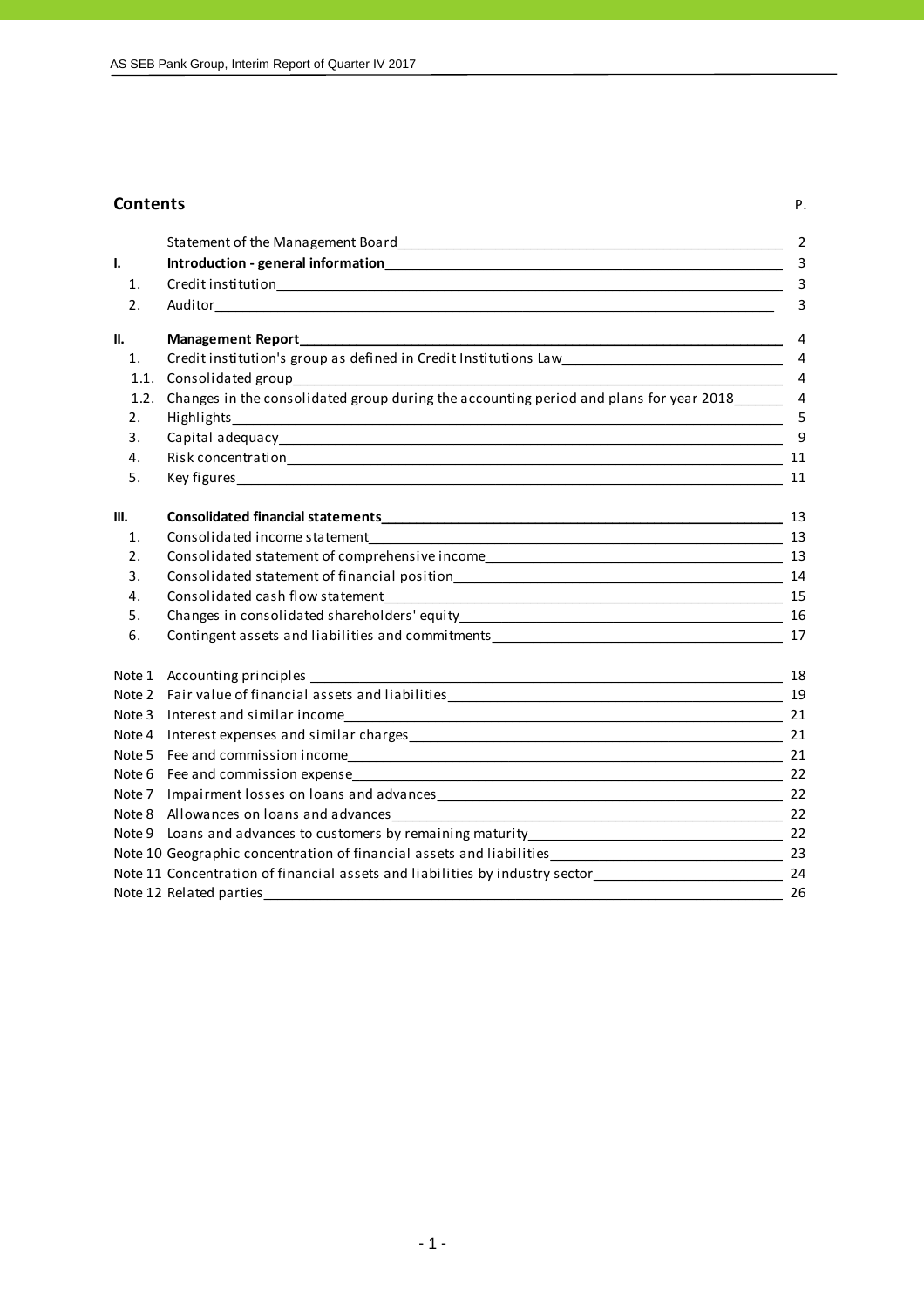# **Statement of the Management Board**

Interim Report of Quarter IV 2017 consists of the following parts and reports:

 Introduction – general information Management Report Consolidated Financial Statements Notes

The financial and other additional information published in the Interim Report of Quarter IV 2017 is true and complete. Consolidated financial statements give a true and fair view of the actual financial position, results of operations and cash flows of the Group.

Consolidated financial statements have been compiled in accordance with the International Accounting Standard IAS 34 "Interim financial reporting" and in conformity with the requirements of Eesti Pank for publishing information. AS SEB Pank and subsidiaries of the consolidated group are assumed to be going concern.

Consolidated financial statements for the Quarter IV 2017 are not audited.

Allan Parik Chairman of the Management Board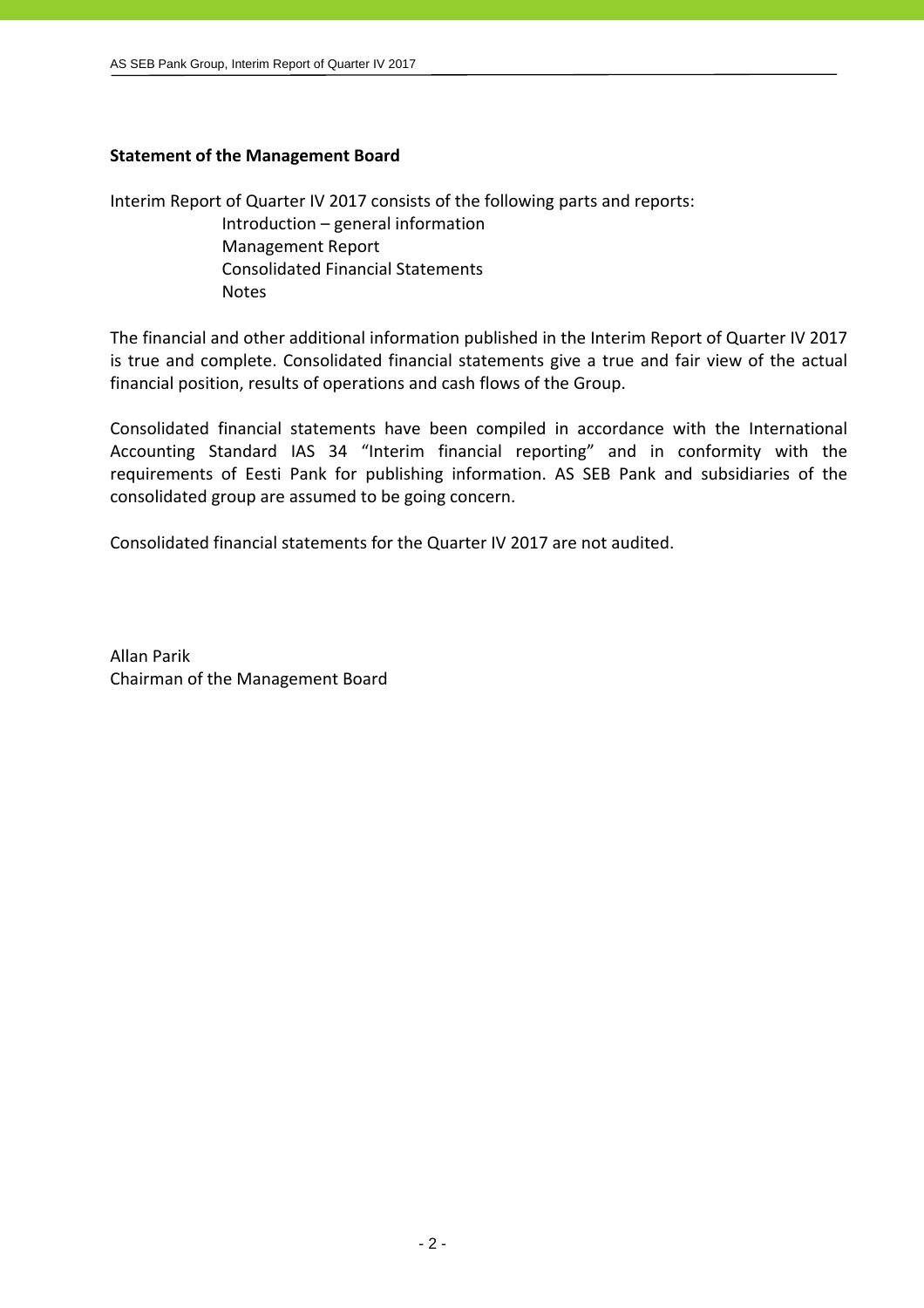#### **I. Introduction ‐ general information**

# **1. Credit institution**

Company name AS SEB Pank Registered in Republic of Estonia Registry date 08.12.1995 Phone  $+3726655100$ Fax +372 6 655 102 SWIFT EEUHEE2X e-mail info@seb.ee Internet homepage http://www.seb.ee

## **2. Auditor**

Reporting date 31.12.2017

Address Tornimäe Str. 2, Tallinn 15010, Estonia Registry code 10004252 (Estonian Commercial Register)

Audit company and all the AS PricewaterhouseCoopers Registry code 10142876 (Estonian Commercial Register) Address Pärnu Str. 15, 10141 Tallinn, Estonia

Reporting period 01.01.2017 - 31.12.2017 Reporting currency Euro (EUR), millions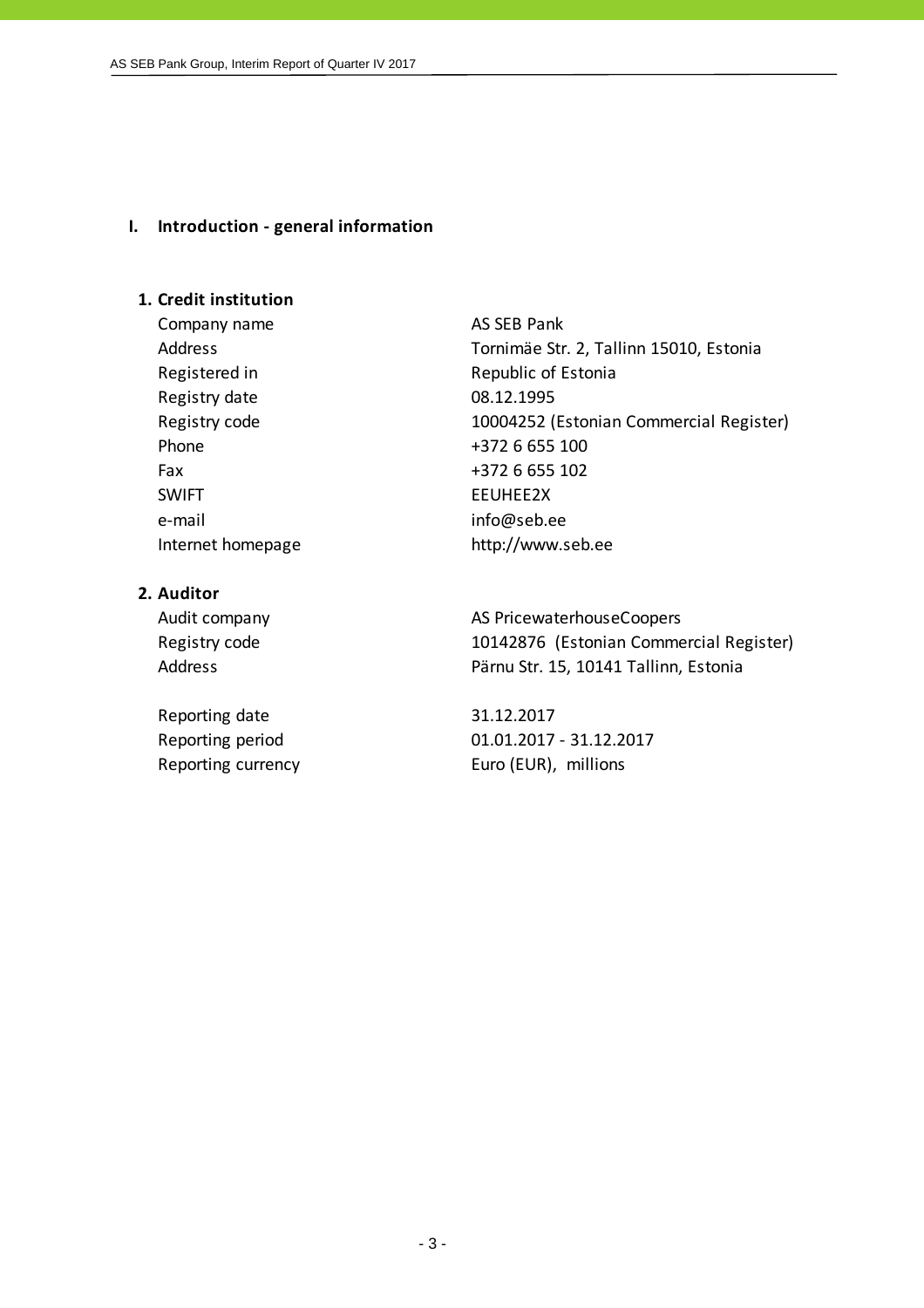# **II. Management Report**

# **1. Credit institution's group as defined in Credit Institutions Law**

# **1.1. Consolidated group**

| Company name         | Registry<br>code | Reg. date | <b>Address</b>         | Activity                       | Holding***<br>(%) | At an acqui-<br>sition cost<br>(EURmio) |
|----------------------|------------------|-----------|------------------------|--------------------------------|-------------------|-----------------------------------------|
| AS SEB Liising       | 10281767         | 03.10.97  | Tallinn, Tornimäe 2    | Leasing                        | 100.0%            | 1.8                                     |
| AS Rentacar*         | 10303546         | 20.10.97  | Haapsalu, Posti 41     | Leasing                        | 100.0%            | 0.0                                     |
| AS SEB Varahaldus    | 10035169         | 22.05.96  | Tallinn. Tornimäe 2    | Asset management               | 100.0%            | 2.7                                     |
| SK ID Solutions AS** | 10747013         | 27.03.01  | Tallinn, Pärnu mnt 141 | Data communication<br>services | 25.0%             | 1.0                                     |

All enterprises are registered in Estonian Commercial Register.

\* Consolidated subsidiary of AS SEB Liising.

\*\* Associate.

\*\*\* For all investments the percentage of holding equals to both, the holding from the number of shares as well as from the number of votes.

**5.5**

Parent company of the Group is AS SEB Pank, its activity is banking (information on page 3).

The "consolidated group" in the meaning of Credit Institutions Law in Estonia and the "Group" for IFRS consolidation purposes are identical.

Non‐profit association SEB Heategevusfond is an association, not belonging to the consolidation group, registered on 06.01.2006. The founders of the association are AS SEB Pank and AS SEB Elu‐ ja Pensionikindlustus (subsidiary of life insurance company SEB Life and Pension Holding AB which is the subsidiary of Skandinaviska Enskilda Banken AB). The association is aimed at raising and distributing funds for charitable cause to organisations, dealing with children, who have been deprived of parental care. Upon dissolution of the association, the assets remaining after satisfaction of the claims of creditors shall be transferred to a non-profit association or foundation with similar objectives, entered to the list of associations subject to income tax incentive of the Government of the Estonian Republic, or a legal person in public law, state or local government.

Non‐profit association Spordiklubi United is an association, not belonging to the consolidation group, which started activity from September 2008. The association is founded by AS SEB Pank. The association is aimed at organizing on hobby and competition level sport events and organizing promotions for advertising of own and supporter´s activities. Upon dissolution of the association, the assets shall be transferred to a non‐profit association, foundation or other persons filling the objectives by articles in public interests.

# **1.2. Changes in the consolidated group during the accounting period and plans for year 2018**

No such events or trends have occurred by the time of publishing the report, which would affect the strategy of the group in 2018.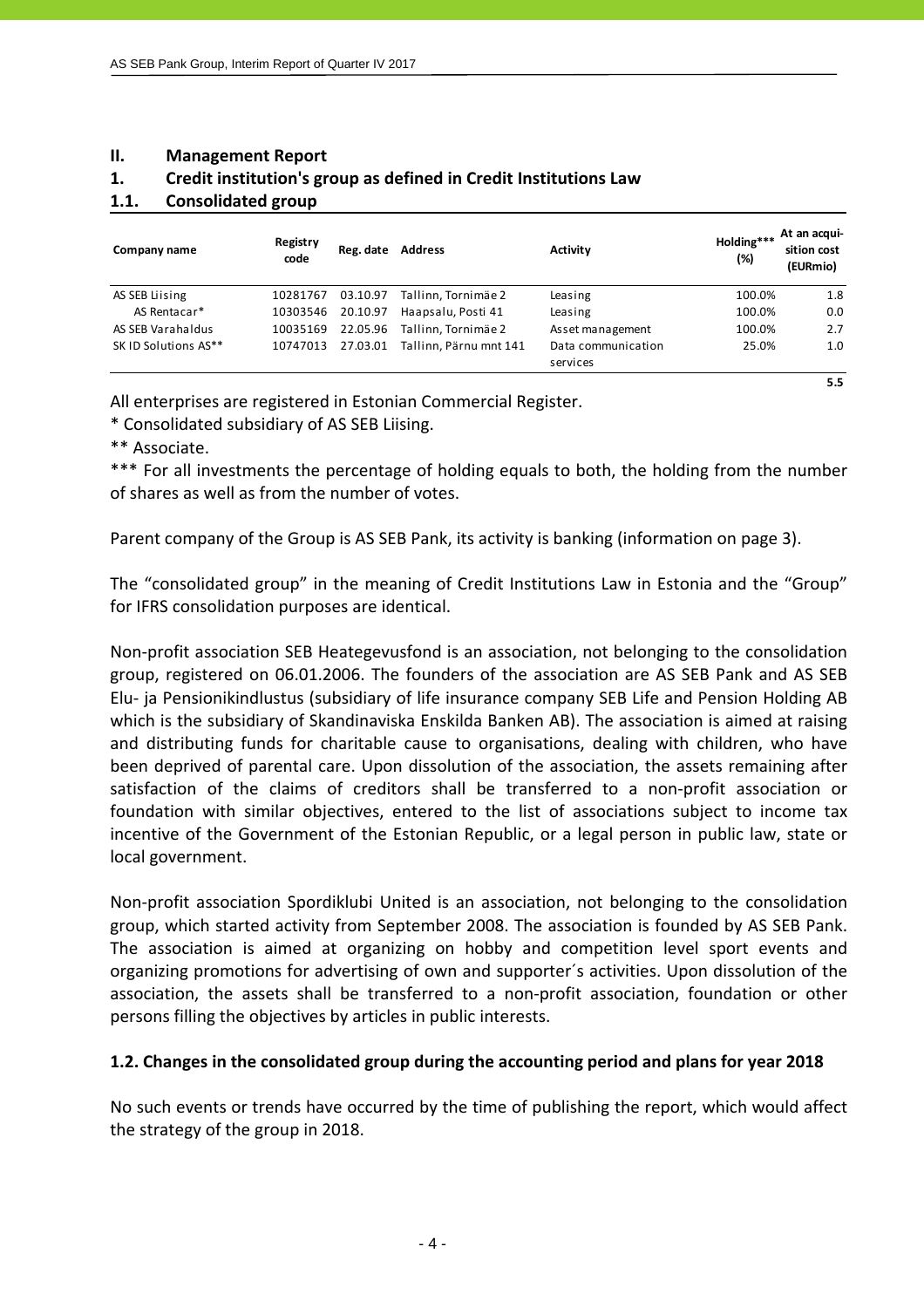## **2. Highlights**

#### Corporate customers

After many quarters of negative growth, corporate profits started to improve in 2017 and the sentiment indicators imply a positive outlook. At the end of the year, the corporate credit portfolio once again started to increase after declining by almost 7% in October, which hopefully translates to increased capital expenditures.

In 2017, SEB's loan portfolio for large corporations increased by 4.2% while large corporations' deposits decreased by 3% due to low interest levels.

SEB continued its tradition, and for the fourth year in a row, we organised the CFO Forum for the CFOs of large corporations and for the fifth time, conducted a CFO survey among large Baltic corporations to map their forecasts and challenges of the next year.

In 2017, SEB continuously supported our clients' investments into the expansion and improvement of production facilities and acquisitions.

SEB financing portfolio for small and medium enterprises (SMEs) increased by 15.1% in 2017. At the same time, deposits decreased by 6.2%.

In October – November 2017, the survey Baltic Business Outlook in the SME field was conducted in three Baltic countries. SEB will introduce the results of Estonia, Latvia and Lithuania in Q1 2018.

In spring 2017, SEB opened its Innovation Centre in Tallinn with the aim of helping enterprises advance their business and enhance competitiveness. At the heart of the Innovation Centre lies a special Growth Programme, which helps enterprises take a step forward in their business pursuits within a period of only three to six months. In September, the first batch enterprises participated in the Growth Programme. In 2017, the SEB Innovation Centre was visited by more than 2,000 entrepreneurial minds.

In spring, SEB opened an e‐learning programme called e‐Academy at http://eakadeemia.seb.ee, which contributes to the quicker growth of start-ups and small enterprises. This is the biggest Baltic project by SEB, targeting young companies. At the end of the year 2017, more than 27,000 start‐ups had already visited SEB's e‐learning programme.

#### Private customers

High wage growth and strong performance of the labour market continued in 2017, as the average salary growth amounted to 6.6% during the three quarters of 2017 while the employment rate remained at 68.3% in Q3, which is the highest in the whole eurozone.

Wage growth has allowed families to improve their living standards and that also reflects in the loan portfolio for private customers, which increased by 9.0% in 2017. The volume of private customer's deposits increased by 9.9% in 2017.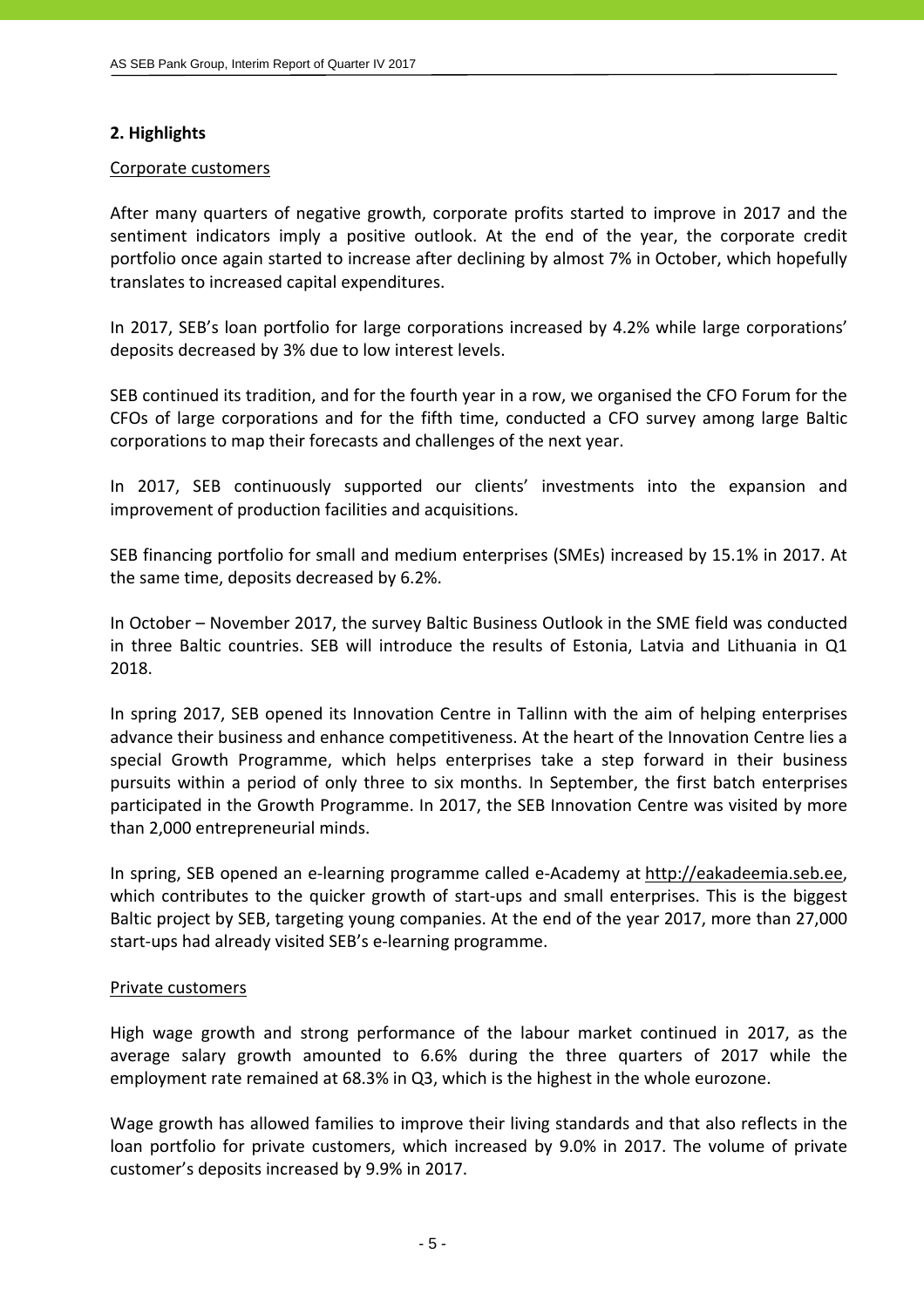SEB is the home bank for 260,000 private persons, with an increase of 1.5% in 2017 compared to 2016; the home bank customer base increased by 4,000 customers in 2017.

SEB introduced a number of digital novelties for private customers in 2017.

SEB introduced a new mobile app, which became much simpler and allows for the use of a number of innovative services. In addition to traditional services, the new app allows one to make transfers to other mobile app users without having to enter an account number; request a transfer from other mobile app users, which can be paid by the payer with the press of a single button; quickly view all of one's account balances, simply by entering the required four‐digit password; conveniently perform transfers between one's accounts.

SEB introduced the new electronic identity solution Smart‐ID together with Swedbank. Neither a special SIM card or a card reader are necessary to use Smart-ID. The only thing required is an active internet connection. Smart‐ID is not dependent on state borders and thus, is very easy to implement across the world. In addition to Swedbank and SEB, Smart‐ID has been implemented in the e‐services of the school management system eKool, by Tallinna Kaubamaja Grupp, and the TV and internet service provider Elisa.

From May 2017, SEB started offering its customers pension, investment, savings and loan counselling by means of a video call. The service, previously available for years only in our offices, is now fully accessible to all SEB clients, whether they are Estonian residents or living abroad. The innovation makes access to SEB's services simpler and more convenient.

In June, SEB started offering its customers contactless bank cards. In Estonia, contactless payments can be made within the limit of 25 euros.

Starting from the 4<sup>th</sup> of December, SEB Estonia and SEB Latvia made instant payments available to all their clients. This service allows SEB's clients to make intra‐European and domestic transfers of up to 15,000 euros around the clock in just a few seconds. SEB Estonia and SEB Latvia were among the first banks in Europe to enable instant payments.

# **Organisation**

As of March 2017, there are four SEB management board members instead of five, including Chairman of the Management Board, Head of Corporates and Institutions Area, Head of Retail Banking Area, and Head of Credits and Risk Area.

In March, Petteri Nikkola was appointed the new Head of Credits and Risk Area, replacing the former area manager Niklas Larsson. Petteri Nikkola was previously responsible for the Financial Management and Operations Area.

In October, Artjom Sokolov was appointed the new Head of Corporates and Institutions Area, replacing Eerika Vaikmäe‐Koit. Artjom Sokolov has long‐term experience as a top manager in the financial sector, having held different positions at the European Bank for Reconstruction and Development, Swedbank as well as on the management boards of Estonian Cell and G4S.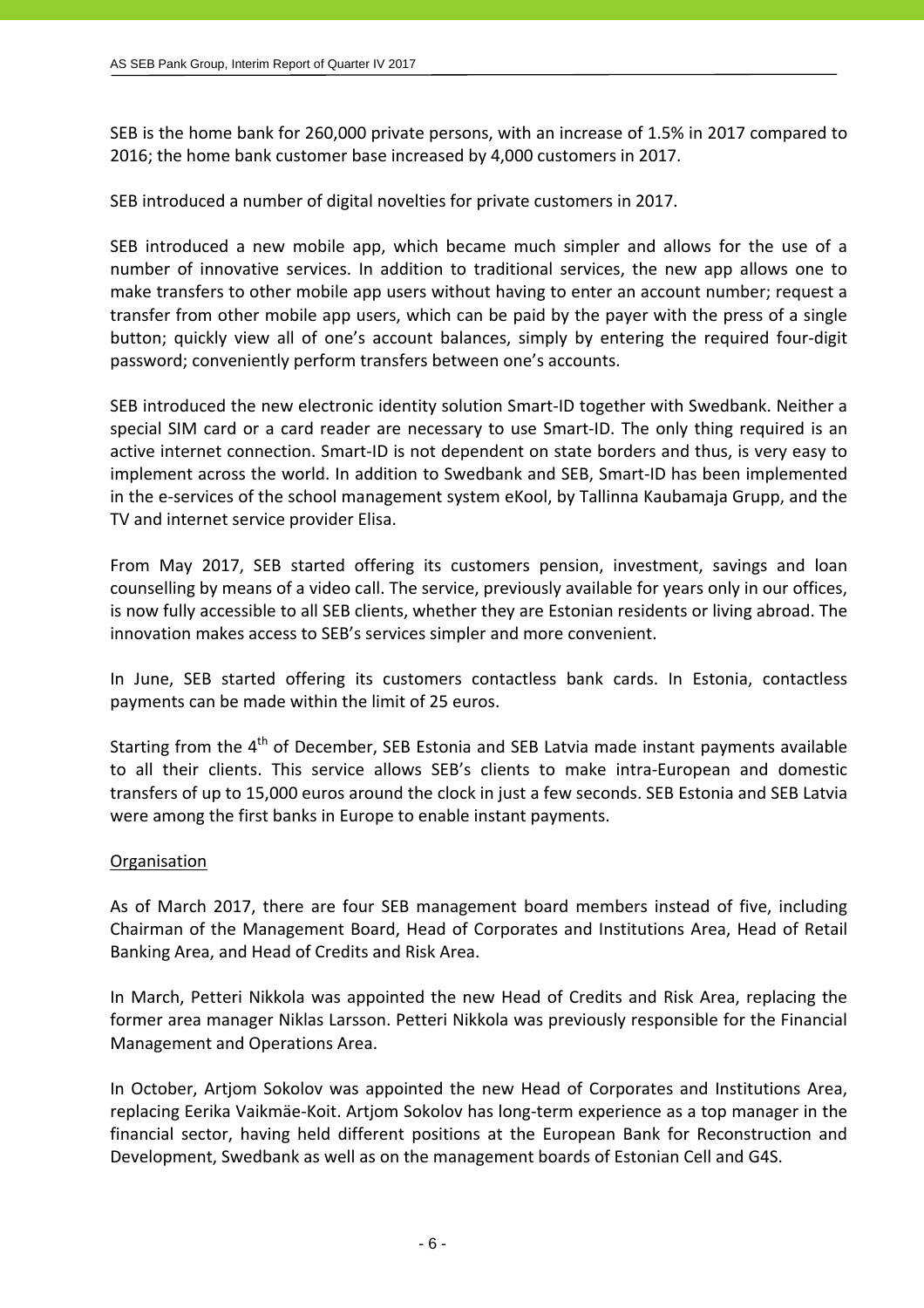# **In 2017, AS SEB Pank received several awards and recognitions:**

- The Banker: the Best Bank in Estonia
- Global Finance: the Best Digital Bank in Estonia
- Tallinn Enterprise Association: nominee of 'Responsible Business 2017'
- Swedish Business Award: nominee of 'Sustainable Growth'
- Responsible Business Index: silver level
- Euromoney: the Best Bank in Estonia
- Global Finance: the Best Foreign Exchange Bank

# Social responsibility and sponsorship

AS SEB Pank has set the objective to become the best advisory bank in the Baltic countries, which for customers means advisory services and sharing of financial literacy. In 2017, certain actions took place to achieve this aim.

For the past three years, SEB has invested a lot of time and effort to bring the basics of financial literacy into local schools. 45 employees took part in the initiative, giving up to 75 financial literacy lessons all over Estonia. SEB was inspired by the international MOOC (Mass Open Online Course) initiatives and proposed its own version of financial literacy e‐courses, making a full course consisting of 10 lectures. Every topic includes a test, a task that is recommended to solve with the class, and a list of additional reading or watching. The course is held in Estonian and Russian (website https://www.seb.ee/rahatarkus).

Together with sharing knowledge, SEB is also developing products and services that help customers cope with everyday management and save more. As a good example, we can highlight is the Digital Coin Jar, which has notably changed the saving habits of customers.

Corporate sustainability is important for SEB. We organise meetings on sustainability with corporate customers and suppliers. By advising the customers, we offer them added value about how to act sustainably in the market.

SEB Group prepares SEB's sustainability report, which is available on website at www.sebgroup.com. AS SEB Pank Group provides input to that report as a member of the SEB Group. AS SEB Pank Group's approach to corporate sustainability is available on the website at www.seb.ee.

For the fourth year in a row, SEB is organising a seminar‐workshop InnovationLab for SMEs who are interested in expanding to new markets and increasing their sales through innovation.

SEB is participating in the smart device security project 'Nutikaitse 2017' by advising on how to safely use banking services on smart devices.

SEB organises seminars for start‐ups and social enterprises at the SEB Innovation Centre.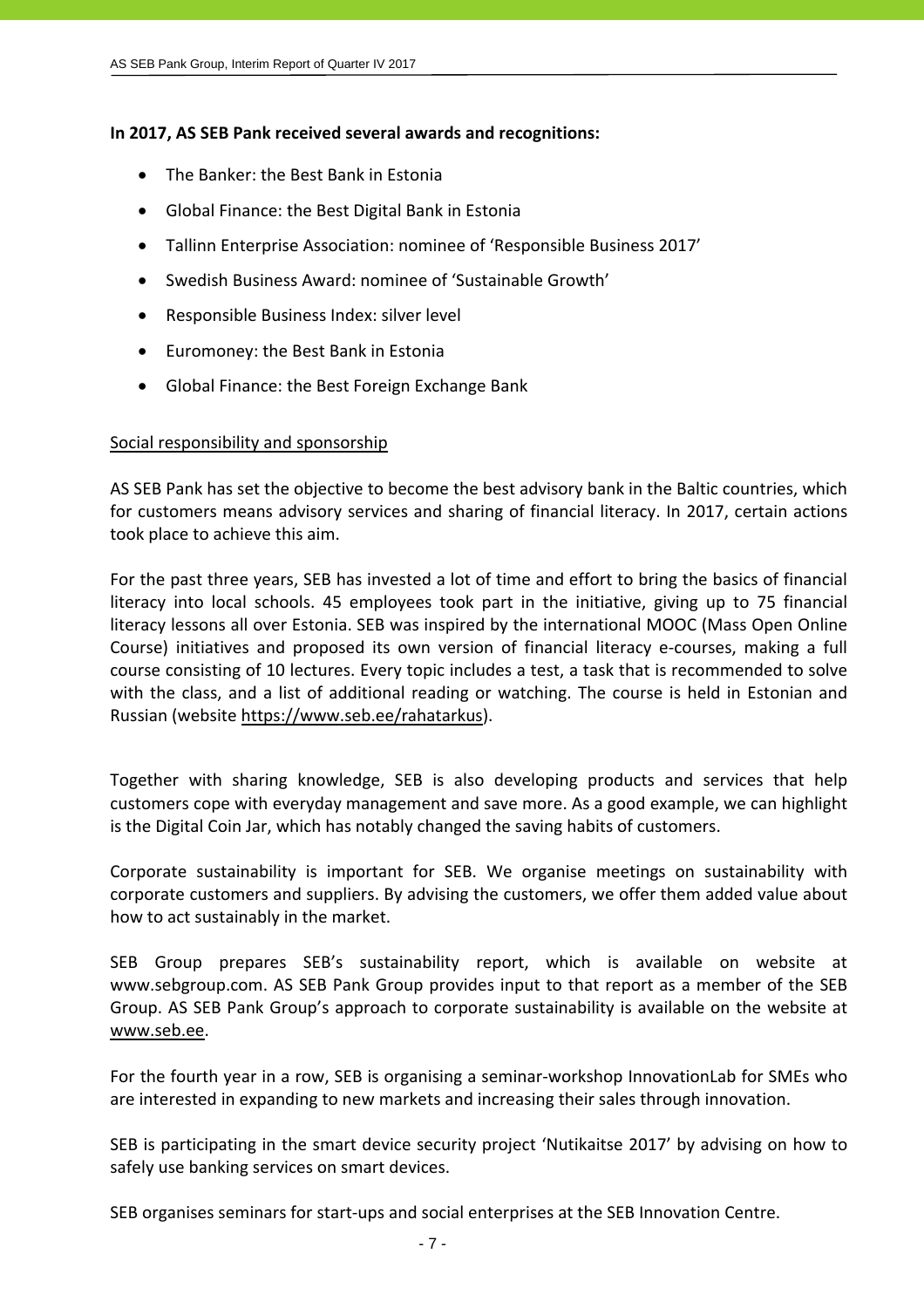SEB prepares regular economic surveys to spread knowledge about economics: Nordic Outlook, Baltic Household Outlook, Baltic Business Outlook, CFO survey, SEB Investment Outlook.

# **Making a sustainable impact on our communities:**

- SEB is a member of the Board of Responsible Business Forum Estonia (RBF Estonia);
- SEB is a member of the Council of the Estonian Chamber of Commerce and Industry, 'a network of entrepreneurship';
- SEB is a member of the Estonian Diversity Charter.

# **AS SEB Pank made a contribution to the society:**

- SEB supported recreational sports: almost 15,000 people participated in SEB May Run.
- Almost 20,000 people participated in the largest sports event in the Baltic countries, SEB Tallinn Marathon. SEB Tallinn Marathon is one of the 50 most prestigious marathons in the world.
- AS SEB Pank contributed to the development of young tennis players of Estonia, supporting the Estonian Tennis Association and SEB Tallink Tennis Team.
- As a gold sponsor of the Estonian National Opera, AS SEB Pank contributed to the future of opera in 2017, issuing the fifth public award to a female and male soloist, who were chosen by the visitors. Around 3,000 people voted.

Activities of SEB are targeted at sustainable development of the society and our objective is to contribute to the future through supporting children, entrepreneurial studies, sports and culture.

# **In 2017, AS SEB Pank supported** '**Ajujaht**' **and Junior Achievement activities**

AS SEB Pank supports the leading business competition in Estonia called 'Ajujaht' (Brain Hunt), the objective of which is to promote the establishment of new knowledge‐based companies and improve the business skills of young entrepreneurs. For the second year in a row SEB hand out a special award, the best social enterprise, in 'Ajujaht'.

In cooperation with Junior Achievement Estonia, SEB contributed to the development of entrepreneurship in Estonia. SEB supported the student enterprise and mini enterprise programmes at basic schools and upper secondary schools of Estonia.

# **In 2017, AS SEB Pank supported the activity of MTÜ SEB Heategevusfond (Charity Fund), the objective of which is to improve the well‐being of children without parental care.**

In 2017, various scholarships were granted, such as study scholarship, and scholarship for young mothers and for hobbies. In addition, a Christmas tree project was held for 1,000 children in orphanage, organising everyone Christmas presents. During the year, more than 30 special events were organised. The number of children participating in the events was above one thousand.

The more than 753 900 customers of SEB Pank Group are served by 1041 employees. The customers are served through many different channels such as 20 branch offices, 235 ATMs, 9480 POS-terminals. There are more than 529 100 debit and credit cards in use. In addition, over 74% of our customers use internet bank services.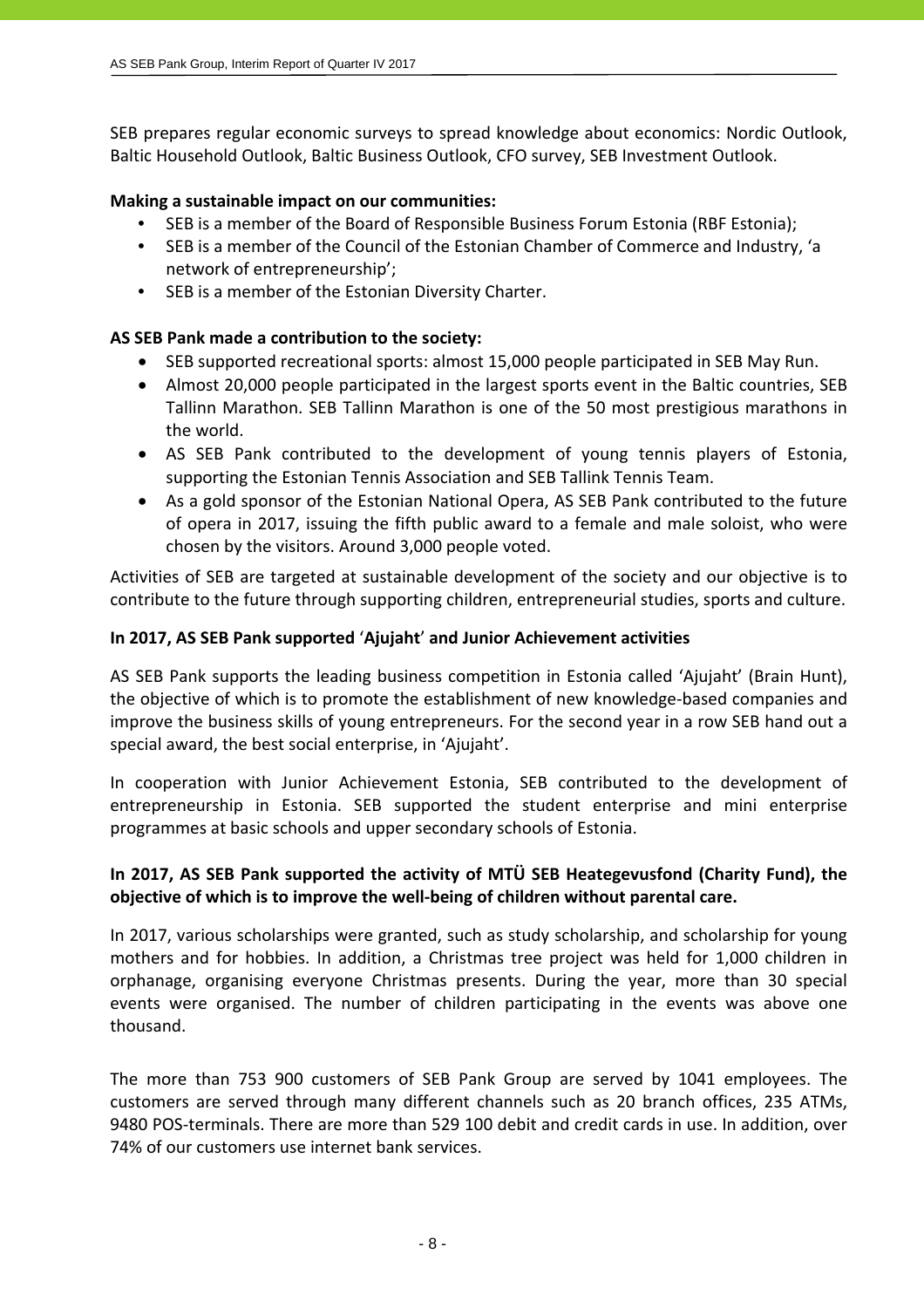# **3. Capital adequacy**

(millions of EUR)

|        | <b>CAPITAL BASE</b>                                                    | 31.12.17 | 31.12.16 |
|--------|------------------------------------------------------------------------|----------|----------|
|        | <b>OWN FUNDS</b>                                                       | 872.7    | 945.0    |
| 1.     | <b>TIER 1 CAPITAL</b>                                                  | 872.7    | 945.0    |
| 1.1.   | <b>COMMON EQUITY TIER 1 CAPITAL</b>                                    | 872.7    | 945.0    |
| 1.1.1. | Capital instruments eligible as CET1 Capital                           | 128.8    | 128.8    |
|        | Paid up capital instruments                                            | 42.5     | 42.5     |
|        | Share premium                                                          | 86.3     | 86.3     |
|        | 1.1.2. Retained earnings *                                             | 736.8    | 806.8    |
|        | 1.1.3. Accumulated other comprehensive income                          | 1.6      | 0.9      |
|        | 1.1.4. Other reserves                                                  | 19.4     | 19.4     |
|        | 1.1.5. Adjustments to CET1 due to prudential filters                   | $-0.1$   | 0.0      |
|        | 1.1.6. (-) Intangible assets                                           | $-3.9$   | $-3.0$   |
|        | 1.1.7. (-) IRB shortfall of credit risk adjustments to expected losses | $-9.8$   | $-7.7$   |
|        | 1.1.8. Other transitional adjustments to CET1 Capital                  | $-0.1$   | $-0.2$   |
| 2.     | <b>TIER 2 CAPITAL</b>                                                  | 0.0      | 0.0      |

|      | <b>RISK WEIGHTED ASSETS (RWA)</b>                                                       | 31.12.17   | 31.12.16   |
|------|-----------------------------------------------------------------------------------------|------------|------------|
|      | <b>TOTAL RISK EXPOSURE AMOUNT</b>                                                       | 2 4 8 4 .1 | 2 4 2 6 .1 |
| 1.   | RISK WEIGHTED EXPOSURE AMOUNTS FOR CREDIT, COUNTERPARTY CREDIT AND DILUTION             |            |            |
|      | RISKS AND FREE DELIVERIES                                                               | 2 3 2 5 .0 | 2 2 8 5 .0 |
| 1.1. | Standardised approach (SA)                                                              | 309.4      | 248.8      |
|      | Central governments or central banks                                                    | 16.8       | 20.3       |
|      | Regional governments or local authorities                                               | 13.8       | 0.0        |
|      | Public sector entities                                                                  | 29.1       | 0.7        |
|      | Retail                                                                                  | 198.2      | 176.9      |
|      | Exposures in default                                                                    | 1.3        | 1.5        |
|      | Collective investments undertakings (CIU)                                               | 4.2        | 6.9        |
|      | Equity                                                                                  | 4.1        | 3.4        |
|      | Other items                                                                             | 41.9       | 39.1       |
| 1.2. | Internal ratings based Approach (IRB)                                                   | 2015.6     | 2 0 3 6 .2 |
|      | 1.2.1. IRB approaches when neither own estimates of LGD nor Conversion Factors are used | 1 701.6    | 1737.3     |
|      | Institutions                                                                            | 55.6       | 218.2      |
|      | Corporates - SME                                                                        | 947.6      | 818.4      |
|      | Corporates - Specialised Lending                                                        | 43.8       | 45.3       |
|      | Corporates - Other                                                                      | 654.6      | 655.4      |
|      | 1.2.2. IRB approaches when own estimates of LGD and/or Conversion Factors are used      | 314.0      | 298.9      |
|      | Retail - Secured by real estate SME                                                     | 9.7        | 10.4       |
|      | Retail - Secured by real estate non-SME                                                 | 217.5      | 212.4      |
|      | Retail - Other SME                                                                      | 16.5       | 16.4       |
|      | Retail - Other non-SME                                                                  | 70.3       | 59.7       |
| 2.   | <b>RISKS</b>                                                                            | 24.0       | 17.4       |
| 3.   | TOTAL RISK EXPOSURE AMOUNT FOR OPERATIONAL RISK (AMA)                                   | 134.9      | 123.3      |
| 4.   | TOTAL RISK EXPOSURE AMOUNT FOR CREDIT VALUATION ADJUSTMENT                              | 0.2        | 0.4        |

\* Prognosis of dividends have been deducted from retained earnings.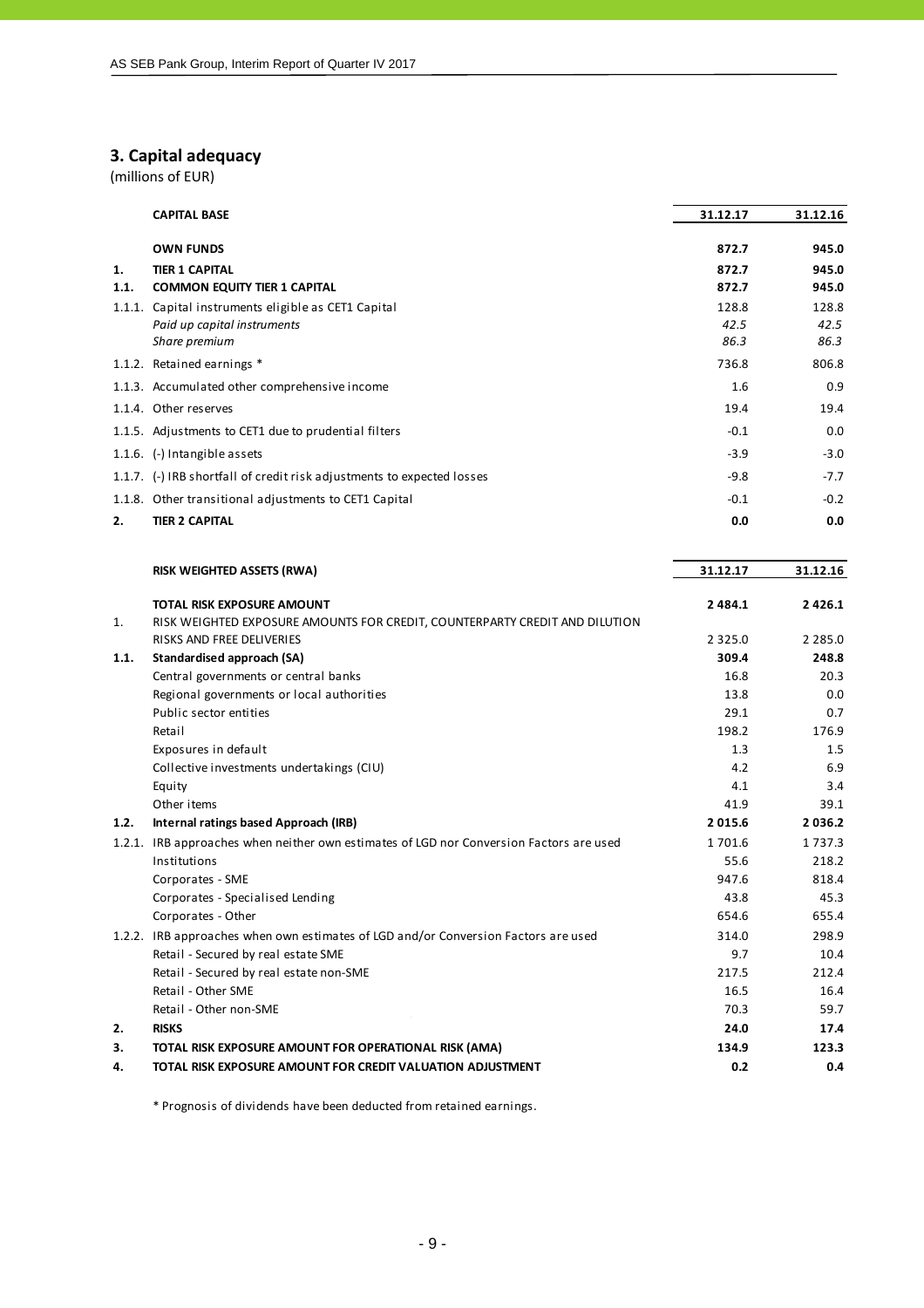#### **CAPITAL RATIOS**

|                                                                                                                    | 31.12.17    | 31.12.16    |
|--------------------------------------------------------------------------------------------------------------------|-------------|-------------|
| <b>OWN FUNDS</b>                                                                                                   | 872.7       | 945.0       |
| TOTAL RISK EXPOSURE AMOUNT Basel III (without additional risk exposure amount due to application of Basel I floor) | 2 4 8 4 . 1 | 2 4 2 6 .1  |
| Own fund requirement (8%)                                                                                          | 198.7       | 194.1       |
| Total capital ratio                                                                                                | 35.1%       | 39.0%       |
| Tier 1 Capital ratio                                                                                               | 35.1%       | 39.0%       |
| CET1 Capital ratio                                                                                                 | 35.1%       | 39.0%       |
| Tier 2 Capital ratio                                                                                               | 0.0%        | $0.0\%$     |
| TOTAL RISK EXPOSURE AMOUNT Basel III (with additional risk exposure amount due to application of Basel I floor)    | 3 3 4 6 .2  | 3 1 8 9 . 8 |
| Own fund requirement (8%)                                                                                          | 267.7       | 255.2       |
| Total capital ratio                                                                                                | 26.1%       | 29.6%       |
| Tier 1 Capital ratio                                                                                               | 26.1%       | 29.6%       |
| CET1 Capital ratio                                                                                                 | 26.1%       | 29.6%       |
| Tier 2 Capital ratio                                                                                               | 0.0%        | $0.0\%$     |

#### **MEMBERS OF CONSOLIDATION GROUP, INCLUDED TO CAPITAL ADEQUACY CALCULATION**

AS SEB Pank AS SEB Liising Group AS SEB Varahaldus

#### **CAPITAL REQUIREMENTS AND BUFFERS**

|                        |                                                                   | 31.12.17                |                   |                 | 31.12.16         |                   |                 |
|------------------------|-------------------------------------------------------------------|-------------------------|-------------------|-----------------|------------------|-------------------|-----------------|
| <b>OWN FUNDS</b>       |                                                                   | <b>Total</b><br>capital | Tier 1<br>capital | CET1<br>capital | Total<br>capital | Tier 1<br>capital | CET1<br>capital |
| Capital amount         |                                                                   | 872.7                   | 872.7             | 872.7           | 945.0            | 945.0             | 945.0           |
|                        | Total risk exposure amount *                                      | 2 4 8 4 . 1             | 2 4 8 4 . 1       | 2 4 8 4 . 1     | 2 4 2 6 . 1      | 2 4 2 6 . 1       | 2 4 2 6 . 1     |
| Capital adequacy ratio |                                                                   | 35.1%                   | 35.1%             | 35.1%           | 39.0%            | 39.0%             | 39.0%           |
|                        | Total capital requirements, incl. buffers                         | 387.5                   | 337.8             | 300.6           | 400.3            | 351.8             | 315.4           |
|                        |                                                                   | 15.6%                   | 13.6%             | 12.1%           | 16.5%            | 14.5%             | 13.0%           |
| including:             |                                                                   |                         |                   |                 |                  |                   |                 |
|                        | Base capital requirement                                          | 198.7                   | 149.0             | 111.8           | 194.1            | 145.6             | 109.2           |
|                        |                                                                   | 8%                      | 6%                | 4.5%            | 8%               | 6%                | 4.5%            |
|                        | Capital conservation buffer                                       | 62.1                    | 62.1              | 62.1            | 60.7             | 60.7              | 60.7            |
|                        |                                                                   | 2.5%                    | 2.5%              | 2.5%            | 2.5%             | 2.5%              | 2.5%            |
|                        | Systemic risk buffer                                              | 24.8                    | 24.8              | 24.8            | 24.3             | 24.3              | 24.3            |
|                        |                                                                   | 1%                      | 1%                | 1%              | 1%               | 1%                | 1%              |
|                        | Other Systemically Important Institution buffer                   | 49.7                    | 49.7              | 49.7            | 48.5             | 48.5              | 48.5            |
|                        |                                                                   | 2%                      | 2%                | 2%              | 2%               | 2%                | 2%              |
|                        | Own funds Surplus(+) of total capital requirements, incl. buffers | 485.2                   | 534.9             | 572.1           | 544.7            | 593.2             | 629.6           |

\* Total risk exposure amount without additional risk exposure amount due to application of Basel I floor

| <b>LEVERAGE RATIO</b>                           |           |             |
|-------------------------------------------------|-----------|-------------|
|                                                 | 31.12.17  | 31.12.16    |
| Exposure measure for leverage ratio calculation | 6 6 8 3.7 | 6 2 3 6 .4  |
| of which on balance sheet items                 | 6 108.5   | 5 7 6 4 . 1 |
| of which off balance sheet items                | 575.2     | 472.3       |
| Leverage ratio                                  | 13.1%     | 15.2%       |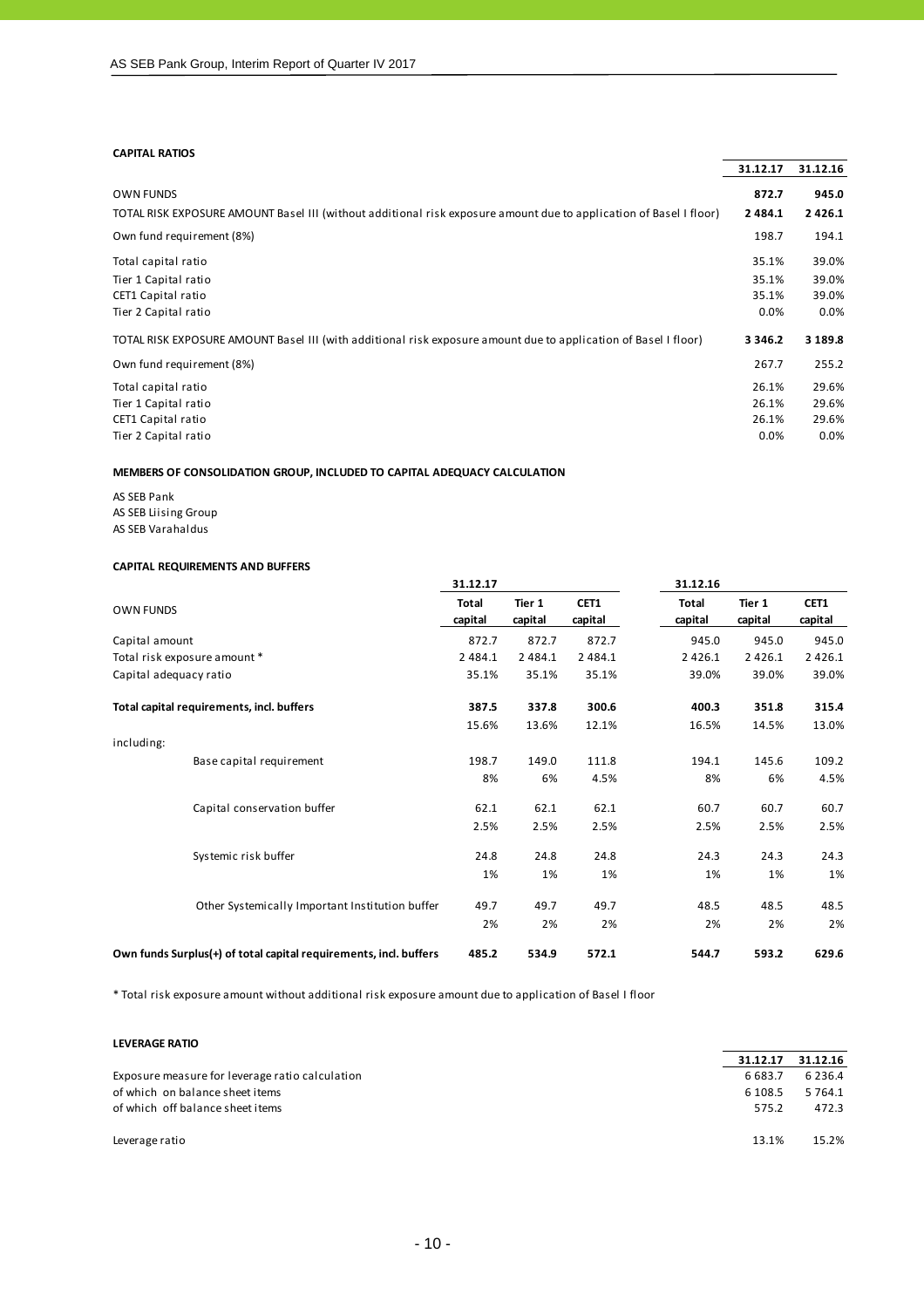# **4. Risk concentration**

| (millions of EUR)                                                                                                       | 31.12.17 | 31.12.16      |
|-------------------------------------------------------------------------------------------------------------------------|----------|---------------|
| Total claims against persons associated with the credit institution's consolidation<br>group                            | 0.4      | $2.2^{\circ}$ |
| The share of claims of the persons associated with the credit institution's<br>consolidation group in net own funds, %, | 0.04     | 0.23          |
| Total of large exposure claims                                                                                          | 527.7    | 294.4         |
| The share of large exposure claims in net own funds, %                                                                  | 60.47    | 31.16         |
| Number of large exposure customers                                                                                      | 8        | 4             |

#### **5. Key figures**

| (millions of EUR)                       |             |            |
|-----------------------------------------|-------------|------------|
|                                         | 31.12.17    | 31.12.16   |
| Net profit                              | 85.3        | 84.7       |
| Average equity                          | 1 0 1 4 .2  | 959.2      |
| Return on equity (ROE), %               | 8.41        | 8.83       |
| Average assets                          | 5 949.8     | 5 5 0 4 .7 |
| Return on assets (ROA), %               | 1.43        | 1.54       |
| Net interest income                     | 90.3        | 82.9       |
| Average interest earning assets         | 5 8 2 7 . 1 | 5 3 7 6 .6 |
| Net interest margin (NIM), %            | 1.55        | 1.54       |
| Spread, %                               | 1.51        | 1.51       |
| Cost / Income ratio, %                  | 39.7        | 40.8       |
| Ratio of individually impaired loans, % | 0.30        | 0.33       |

#### **Explanations**

Return on equity (ROE) = Net profit/Average equity \* 100 Average equity = (Equity of current year end + Equity of previous year end)/2 Return on assets (ROA) = Net profit/Average assets \* 100 Average assets = (Assets of current year end + Assets of previous year end)/2 Cost of interest bearing liabilities = Interest expenses/Average liabilities exposed to interest rate risk \*100 Cost/Income Ratio = Total Operating Expenses/Total Income \* 100 Net interest margin (NIM) = Net interest income/Average assets exposed to interest rate risk \* 100 Yield on interest earning assets = Interest income/Average assets exposed to interest rate risk \*100 Spread = Yield on interest earning assets ‐ Cost of interest bearing liabilities

Ratio of individually impaired loans = Individually impaired loans/Loans to customers and credit institutions\* 100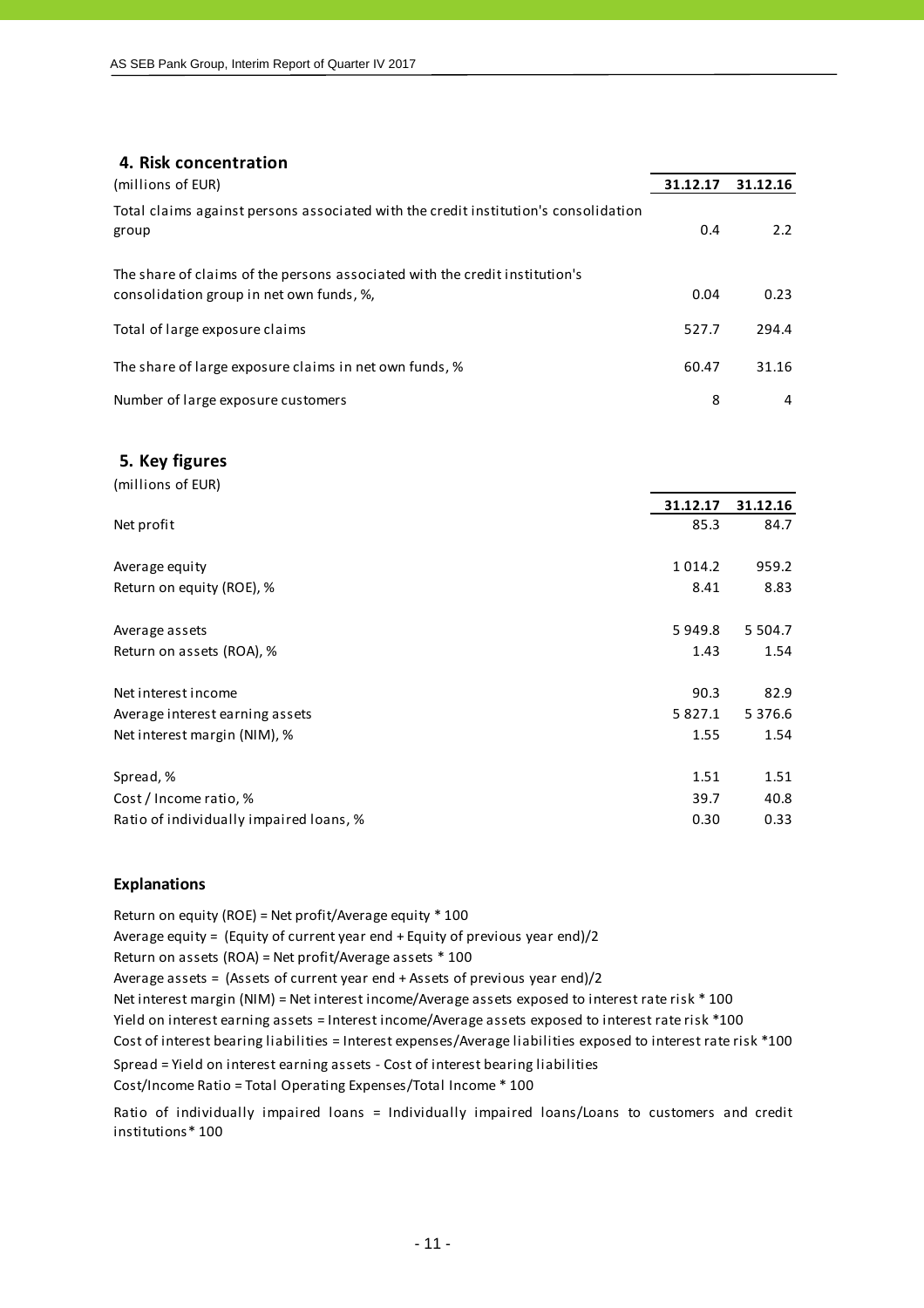#### **Assets exposed to interest rate risk:**

Balances with central bank Loans and advances to credit institutions Loans and advances to customers Debt securities and other fixed income securities

(all without accrued interests)

#### **Liabilities exposed to interest rate risk:**

Due to credit institutions Due to customers (all without accrued interests)

#### **Total Operating Expenses:**

Personnel expenses Other expenses Depreciation, amortisation and impairment of tangible and intangible assets

#### **Total Income:**

Net interest income Net fee and commission income Net income from foreign exchange Gains less losses from financial assets at fair value through profit or loss Income from dividends Gains less losses from investment securities Share of profit of associates Other income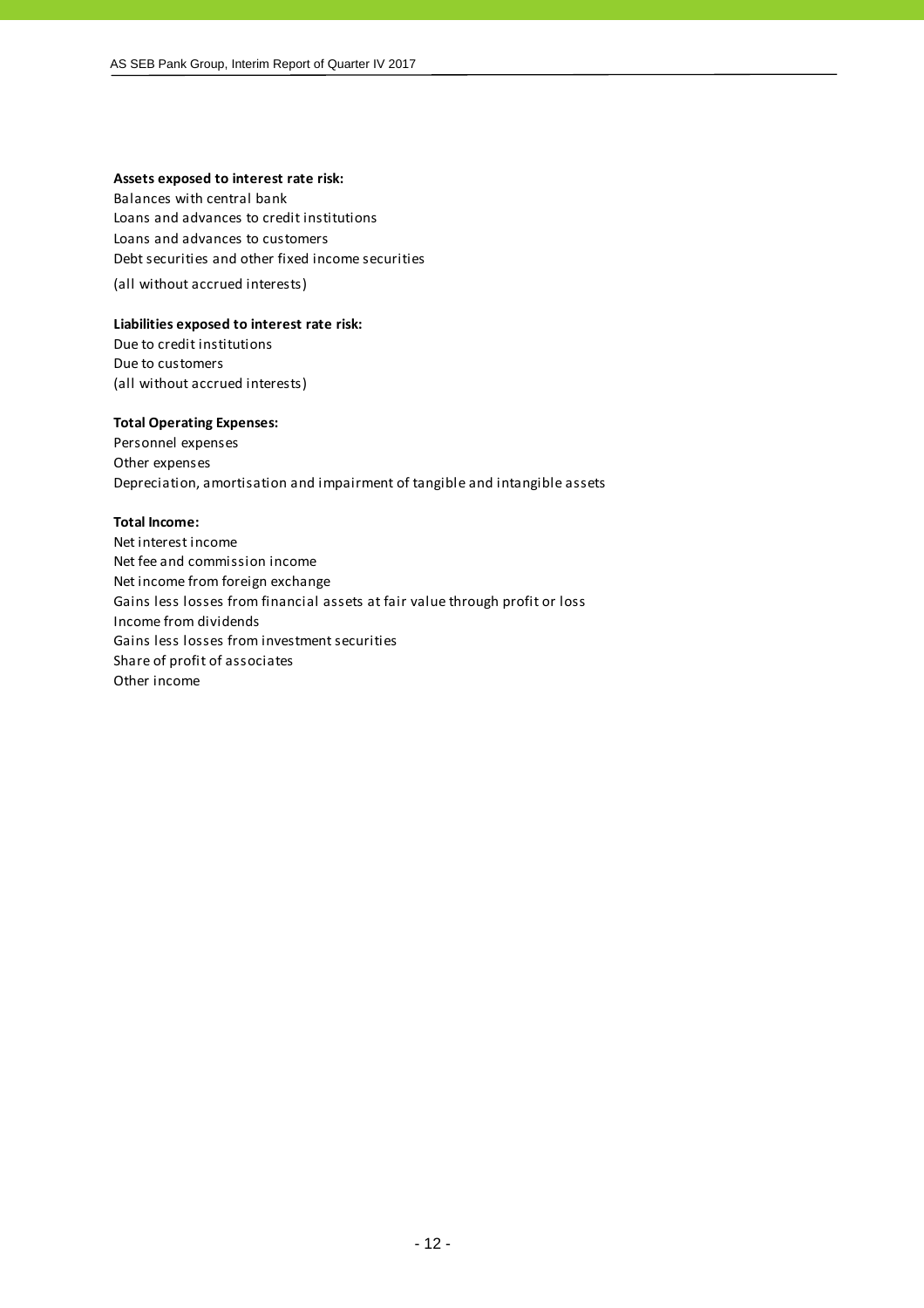#### **III. Consolidated financial statements**

#### **1. Consolidated income statement**

|                                                                              |                | 2017           |        | 2016          |        |
|------------------------------------------------------------------------------|----------------|----------------|--------|---------------|--------|
|                                                                              |                | Note 12 months | QIV    | 12 months     | QIV    |
| Interest and similar income                                                  | 3              | 99.8           | 25.8   | 91.9          | 23.5   |
| Interest expenses and similar charges                                        | 4              | $-9.5$         | $-2.1$ | $-9.0$        | $-0.8$ |
| Net Interest Income                                                          |                | 90.3           | 23.7   | 82.9          | 22.7   |
| Fee and commission income                                                    | 5              | 64.0           | 16.7   | 60.0          | 15.7   |
| Fee and commission expense                                                   | 6              | $-16.3$        | $-4.2$ | $-15.6$       | $-4.1$ |
| Net fee and commission income                                                |                | 47.7           | 12.5   | 44.4          | 11.6   |
| Net income from foreign exchange                                             |                | 4.8            | 1.1    | 4.7           | 1.4    |
| Gains less losses from financial assets at fair value through profit or loss |                | 1.2            | 0.7    | 0.8           | 0.3    |
| Income from dividends                                                        |                | 0.1            | 0.1    | 0.0           | 0.0    |
| Gains less losses from investment securities                                 |                | 0.3            | $-0.4$ | 16.1          | $-0.2$ |
| Share of profit of associates                                                |                | 0.2            | 0.0    | $0.0\,$       | $-0.1$ |
| Other income                                                                 |                | 1.3            | 0.2    | 1.2           | 0.4    |
| Personnel expenses                                                           |                | $-38.0$        | $-9.6$ | $-38.4$       | $-9.9$ |
| Other expenses                                                               |                | $-15.7$        | $-3.0$ | $-19.5$       | $-4.3$ |
| Depreciation, amortisation and impairment of tangible and intangible assets  |                | $-4.4$         | $-1.6$ | $-3.9$        | $-1.2$ |
| Profit before impairment losses on loans and advances                        |                | 87.8           | 23.7   | 88.3          | 20.7   |
| Impairment losses on loans and advances                                      | $\overline{7}$ | 5.0            | 4.8    | 1.4           | $-0.5$ |
| Profit before income tax                                                     |                | 92.8           | 28.5   | 89.7          | 20.2   |
| Income tax                                                                   |                | $-7.5$         | 0.0    | $-5.0$        | 0.0    |
| Net profit                                                                   |                | 85.3           | 28.5   | 84.7          | 20.2   |
| Profit attributable to the sole equity holder                                |                | 85.3           | 28.5   | 84.7          | 20.2   |
| 2. Consolidated statement of comprehensive income                            |                |                |        |               |        |
| (millions of EUR)                                                            |                | 2017           |        | 2016          |        |
|                                                                              |                | 12 months      |        | QIV 12 months | QIV    |
| Net profit                                                                   |                | 85.3           | 28.5   | 84.7          | 20.2   |
| Other comprehensive income/expense                                           |                |                |        |               |        |
| Items that may subsequently be reclassified to the income statement:         |                |                |        |               |        |
| Revaluation of available-for-sale financial assets                           |                | 0.7            | 0.3    | $-11.9$       | $-0.1$ |
| Total other comprehensive income/expense                                     |                | 0.7            | 0.3    | $-11.9$       | $-0.1$ |
| <b>Total comprehensive income</b>                                            |                | 86.0           | 28.8   | 72.8          | 20.1   |
|                                                                              |                |                |        |               |        |
| Sole equity holder of the parent entity (total)                              |                | 86.0           | 28.8   | 72.8          | 20.1   |
| -Total comprehensive income from continued operations                        |                | 86.0           | 28.8   | 72.8          | 20.1   |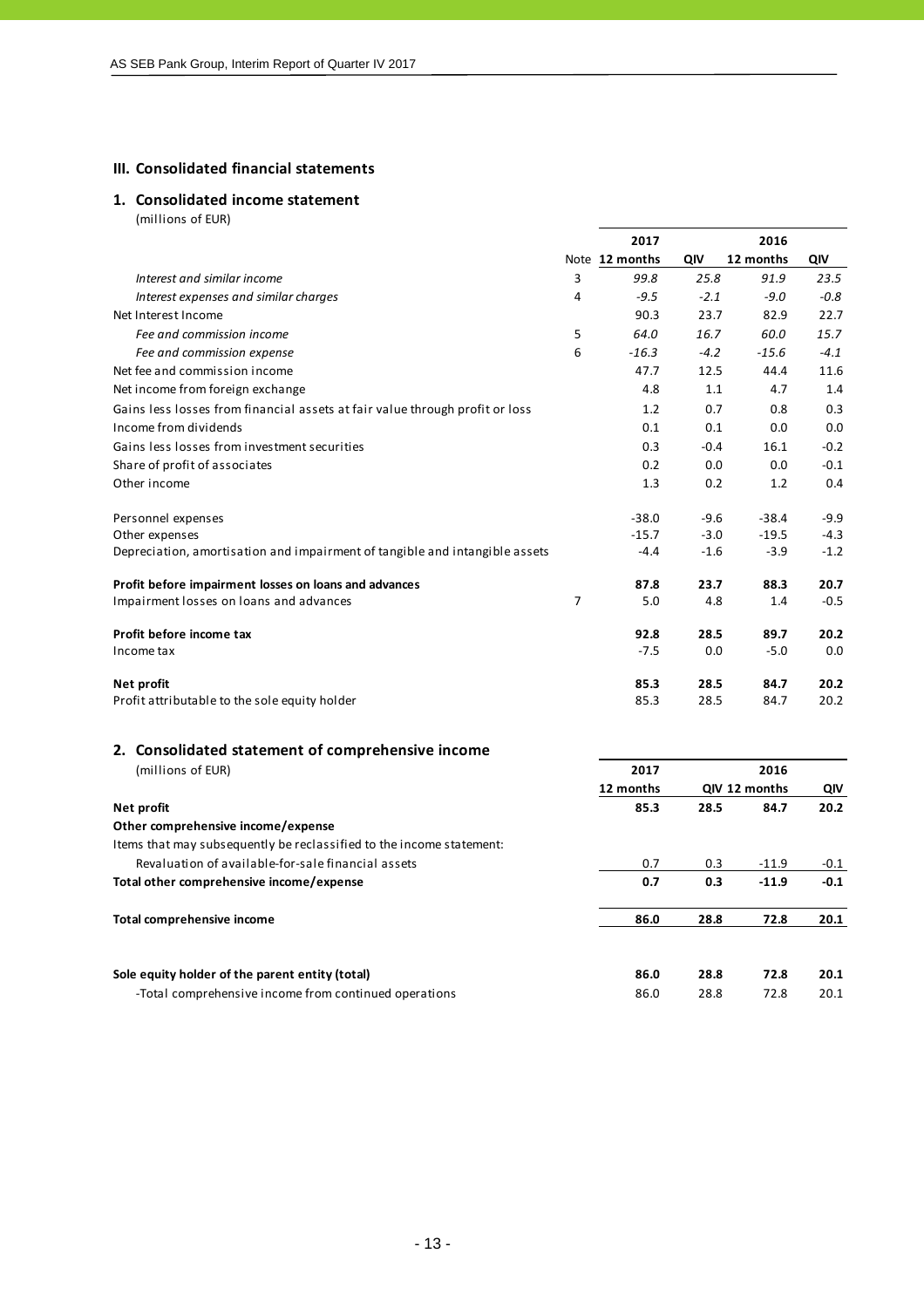# **3. Consolidated statement of financial position**

|                                                                               | 31.12.17    | 31.12.16   |
|-------------------------------------------------------------------------------|-------------|------------|
| <b>ASSETS</b>                                                                 |             |            |
| Cash                                                                          | 41.3        | 41.7       |
| Balances with central bank                                                    | 1 009.9     | 250.9      |
| Loans and advances to credit institutions                                     | 172.2       | 983.3      |
| Loans and advances to customers                                               | 4 7 3 4 . 1 | 4 3 3 7 .5 |
| Financial assets held for trading                                             | 23.6        | 23.4       |
| Financial assets designated at fair value through profit or loss at inception | 89.2        | 86.7       |
| Available-for-sale financial assets                                           | 7.3         | 9.3        |
| Other assets                                                                  | 17.0        | 18.3       |
| Accrued income and prepaid expenses                                           | 15.0        | 11.8       |
| Investments in associates                                                     | 1.0         | 0.8        |
| Intangible assets                                                             | 3.9         | 2.9        |
| Property, plant and equipment                                                 | 9.7         | 8.8        |
| <b>TOTAL ASSETS</b>                                                           | 6 1 2 4 . 2 | 5 7 7 5.4  |
|                                                                               |             |            |
| <b>LIABILITIES AND SHAREHOLDERS' EQUITY</b>                                   |             |            |
| Due to credit institutions                                                    | 1 2 1 4 .5  | 992.4      |
| Due to customers                                                              | 3 747.2     | 3 6 8 7 .0 |
| Other liabilities                                                             | 78.7        | 68.6       |
| Accrued expenses and deferred income                                          | 18.1        | 17.9       |
| Financial liabilities at fair value through profit or loss                    | 23.2        | 23.5       |
| Provisions                                                                    | 0.0         | 0.1        |
| <b>Total Liabilities</b>                                                      | 5 081.7     | 4789.5     |
| Share capital                                                                 | 42.5        | 42.5       |
| Share premium                                                                 | 86.3        | 86.3       |
| Other reserves                                                                | 21.0        | 20.3       |
| Retained earnings                                                             | 892.7       | 836.8      |
| Total shareholders' equity                                                    | 1 042.5     | 985.9      |
| TOTAL LIABILITIES AND SHAREHOLDERS' EQUITY                                    | 6 1 2 4 . 2 | 5 7 7 5.4  |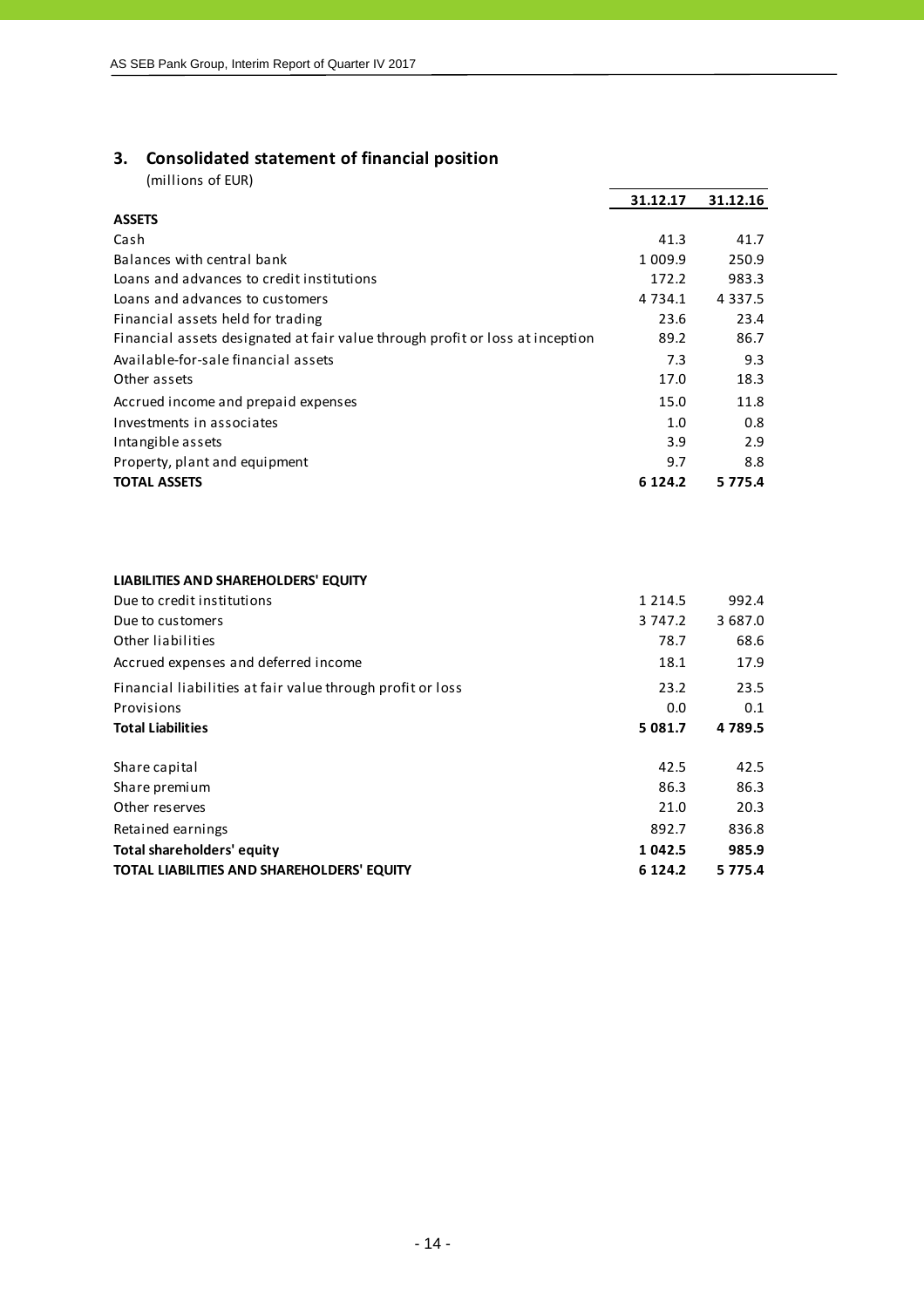# **4. Consolidated cash flow statement**

|                                                                                 | 2017      | 2016      |
|---------------------------------------------------------------------------------|-----------|-----------|
|                                                                                 | 12 months | 12 months |
| I. Cash flows from operating activities                                         |           |           |
| Interest received                                                               | 99.9      | 91.2      |
| Interest paid                                                                   | $-9.6$    | $-8.9$    |
| Dividends received                                                              | 0.1       | 0.0       |
| Fee and commission received                                                     | 64.0      | 60.0      |
| Fee and commission paid                                                         | $-16.3$   | $-15.6$   |
| Net trading income and other operating income                                   | 7.3       | 7.2       |
| Personnel expenses and other operating expenses                                 | $-52.9$   | $-56.7$   |
| Income tax paid                                                                 | $-7.5$    | $-5.0$    |
| Cash flows from operating activities before changes in the operating assets and |           |           |
| <b>liabilities</b>                                                              | 85.0      | 72.2      |
| Changes in operating assets:                                                    |           |           |
| Loans and advances to credit institutions and mandatory reserve in central bank | 20.0      | $-49.4$   |
| Loans and advances to customers                                                 | $-391.7$  | $-240.4$  |
| Other assets                                                                    | 1.5       | $-0.7$    |
| <b>Changes of operating liabilities:</b>                                        |           |           |
| Due to credit institutions                                                      | 233.5     | 116.3     |
| Due to customers                                                                | 60.7      | 370.6     |
| Other liabilities                                                               | $-1.9$    | 1.0       |
| Cash flow from (used in) operating activities                                   | 7.1       | 269.6     |
| II. Cash flows from investing activities                                        |           |           |
| Net increase-/decrease+ of investment portfolio securities                      | 3.2       | 13.2      |
| Purchase of tangible and intangible assets                                      | $-6.3$    | $-4.4$    |
| Cash flow from (used in) investing activities                                   | $-3.1$    | 8.8       |
| III. Cash flows from financing activities                                       |           |           |
| Dividends paid                                                                  | $-30.0$   | $-20.0$   |
| Cash used in financing activities                                               | $-30.0$   | $-20.0$   |
| Net decrease/increase in cash and cash equivalents                              | $-26.0$   | 258.4     |
| Cash and cash equivalents at the beginning of period                            | 1 270.9   | 1012.5    |
| Effect of exchange rate changes on cash and cash equivalents                    | 0.0       | 0.0       |
| Cash and cash equivalents at the end of period                                  | 1 244.9   | 1 2 7 0.9 |

| Cash and cash equivalents includes:                      | 31.12.17   | 31.12.16   |
|----------------------------------------------------------|------------|------------|
| Cash on hand                                             | 41.3       | 41.7       |
| Balances with the central bank without mandatory reserve | 965.8      | 210.0      |
| Liquid deposits in other credit institutions             | 148.5      | 932.5      |
| Liquidity securities                                     | 89.3       | 86.7       |
|                                                          | 1 2 4 4 .9 | 1 2 7 0 .9 |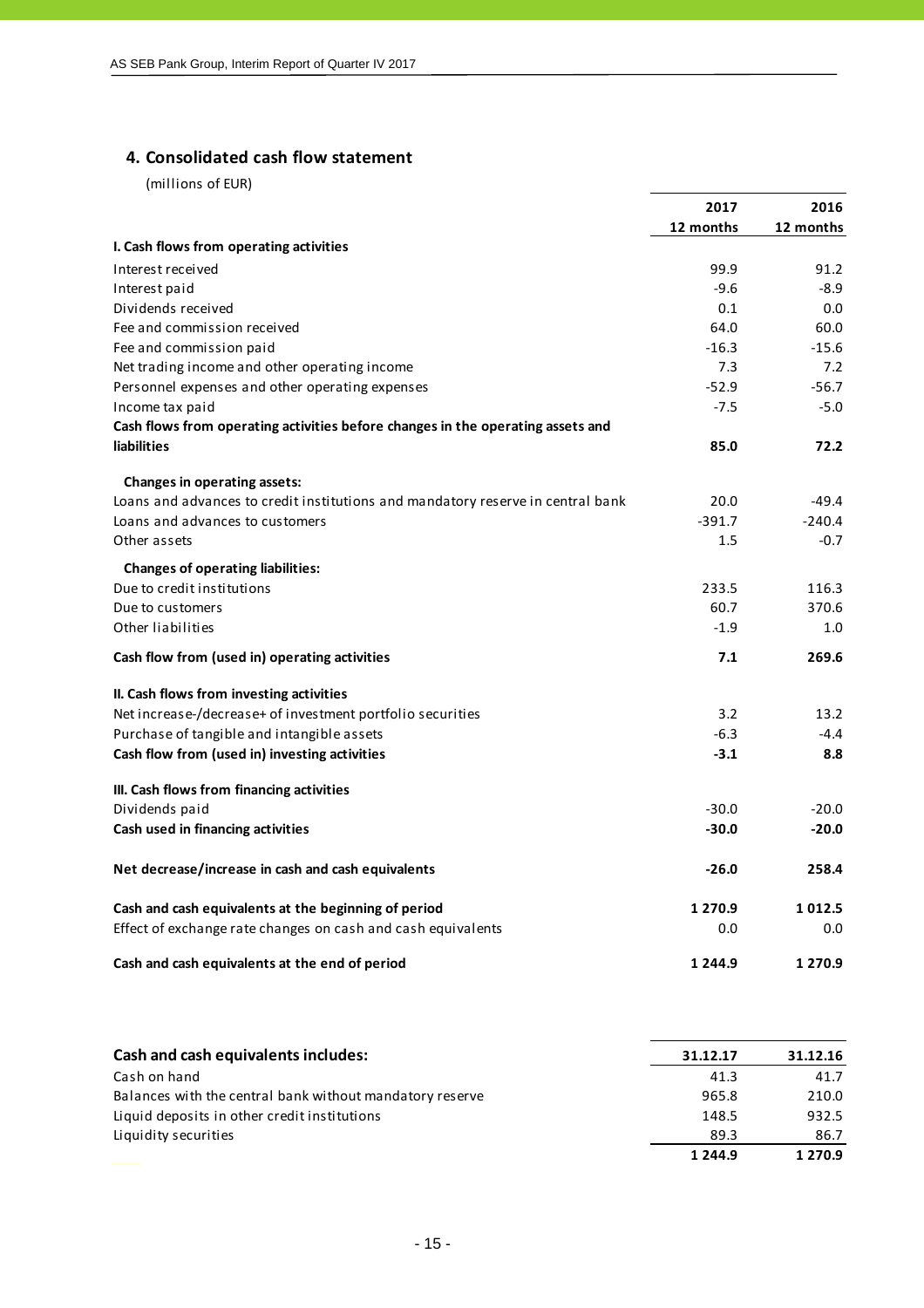# **5. Changes in consolidated shareholders' equity**

|                                       |                       |              |                 |                 | <b>Total</b>  |
|---------------------------------------|-----------------------|--------------|-----------------|-----------------|---------------|
|                                       |                       | <b>Share</b> |                 | <b>Retained</b> | shareholders' |
|                                       | Share capital premium |              | <b>Reserves</b> | profit          | equity        |
| Year beginning 01.01.2016             | 42.5                  | 86.3         | 32.2            | 771.4           | 932.4         |
| Dividend paid                         | 0.0                   | 0.0          | 0.0             | $-20.0$         | $-20.0$       |
| Other                                 | 0.0                   | 0.0          | 0.0             | 0.7             | 0.7           |
| Net profit                            | 0.0                   | 0.0          | 0.0             | 84.7            | 84.7          |
| Other comprehensive income / expense: |                       |              |                 |                 |               |
| Net change in available-for-sale      |                       |              |                 |                 |               |
| financial assets                      | 0.0                   | 0.0          | $-11.9$         | 0.0             | $-11.9$       |
| Total other comprehensive expense     | 0.0                   | 0.0          | $-11.9$         | 0.0             | $-11.9$       |
| Total comprehensive income / expense  | 0.0                   | 0.0          | $-11.9$         | 84.7            | 72.8          |
| <b>Final balance 31.12.2016</b>       | 42.5                  | 86.3         | 20.3            | 836.8           | 985.9         |
| Year beginning 01.01.2017             | 42.5                  | 86.3         | 20.3            | 836.8           | 985.9         |
| Dividend paid                         | 0.0                   | 0.0          | 0.0             | $-30.0$         | $-30.0$       |
| Other                                 | 0.0                   | 0.0          | 0.0             | 0.6             | 0.6           |
| Net profit                            | 0.0                   | 0.0          | 0.0             | 85.3            | 85.3          |
| Other comprehensive income:           |                       |              |                 |                 |               |
| Net change in available-for-sale      |                       |              |                 |                 |               |
| financial assets                      | 0.0                   | 0.0          | 0.7             | 0.0             | 0.7           |
| Total other comprehensive income      | 0.0                   | 0.0          | 0.7             | 0.0             | 0.7           |
| <b>Total comprehensive income</b>     | 0.0                   | 0.0          | 0.7             | 85.3            | 86.0          |
| <b>Final balance 31.12.2017</b>       | 42.5                  | 86.3         | 21.0            | 892.7           | 1 042.5       |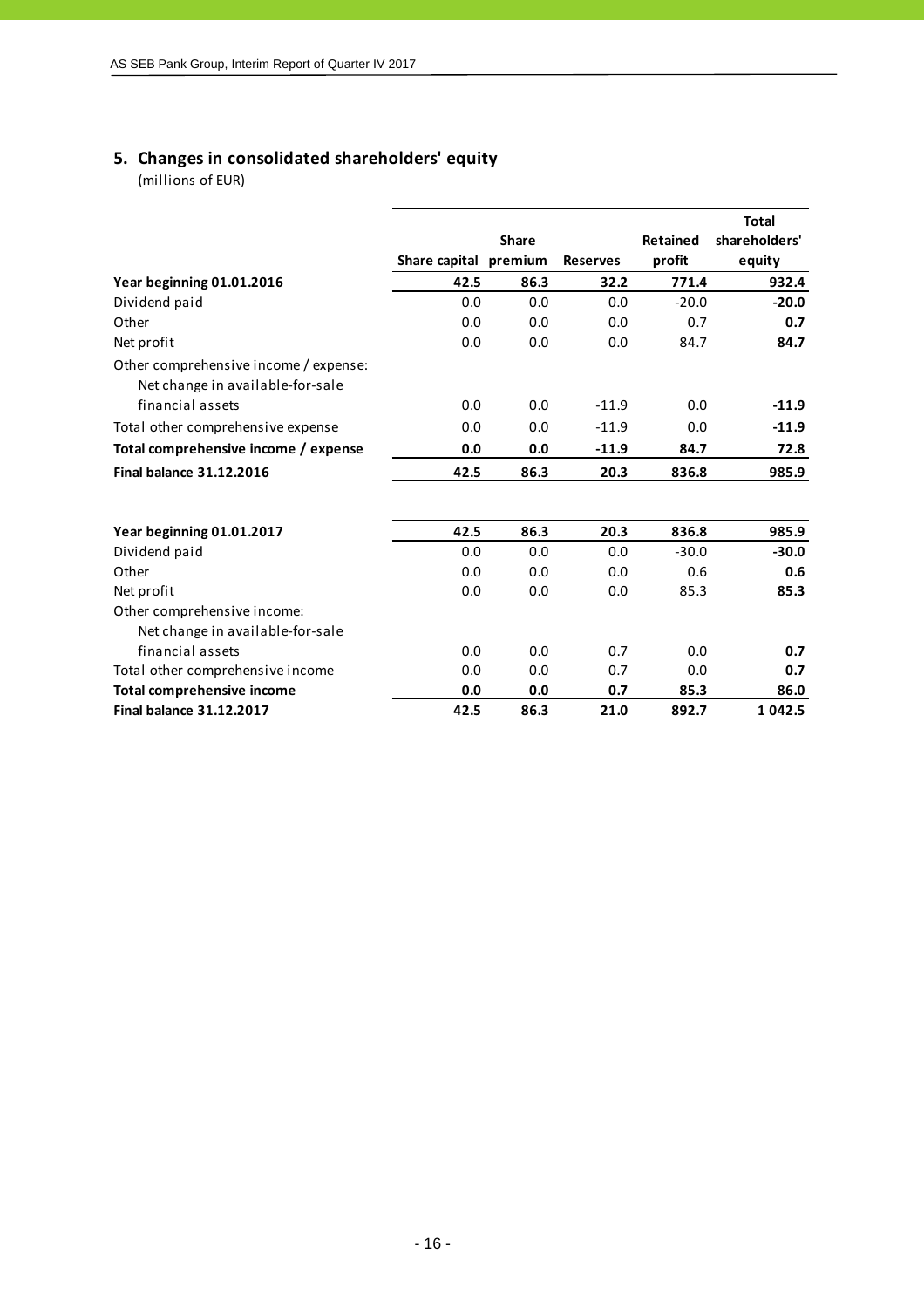## **6. Contingent assets and liabilities and commitments**

(millions of EUR)

| 31.12.17                                                                                   | <b>Contract amount</b><br><b>Balance value</b> |             |               |                    |
|--------------------------------------------------------------------------------------------|------------------------------------------------|-------------|---------------|--------------------|
|                                                                                            | <b>Assets</b>                                  | Liabilities | <b>Assets</b> | <b>Liabilities</b> |
| 1. Irrevocable and revocable transactions                                                  | 133.3                                          | 1 2 5 7 .6  | 0.0           | 0.0                |
| 1.1. Guarantees and other similar off-balance sheet irrovocable<br>liabilitieas and claims | 133.3                                          | 324.0       | 0.0           | 0.0                |
| incl. financial quarantees                                                                 | 133.3                                          | 114.2       | 0.0           | 0.0                |
| 1.2. Loan commitments                                                                      | 0.0                                            | 933.6       | 0.0           | 0.0                |
| 2. Derivatives                                                                             | 622.9                                          | 547.1       | 23.5          | 23.2               |
| 2.1. Currency related derivatives                                                          | 276.8                                          | 276.8       | 17.3          | 17.3               |
| 2.2. Interest related derivatives                                                          | 345.9                                          | 270.2       | 6.2           | 5.9                |
| 2.3. Equity related derivatives*                                                           | 0.2                                            | 0.1         | 0.0           | 0.0                |
|                                                                                            | 756.2                                          | 1804.7      | 23.5          | 23.2               |

| 31.12.16                                                        | <b>Balance value</b><br><b>Contract amount</b> |                    |               |                    |
|-----------------------------------------------------------------|------------------------------------------------|--------------------|---------------|--------------------|
|                                                                 | <b>Assets</b>                                  | <b>Liabilities</b> | <b>Assets</b> | <b>Liabilities</b> |
| 1. Irrevocable and revocable transactions                       | 103.6                                          | 1096.3             | 0.0           | 0.0                |
| 1.1. Guarantees and other similar off-balance sheet irrovocable |                                                |                    |               |                    |
| liabilitieas and claims                                         | 103.6                                          | 321.2              | 0.0           | 0.0                |
| incl. financial quarantees                                      | 103.6                                          | 133.8              | 0.0           | 0.0                |
| 1.2. Loan commitments                                           | 0.0                                            | 775.3              | 0.0           | 0.0                |
| 2. Derivatives                                                  | 645.8                                          | 626.6              | 23.3          | 23.5               |
| 2.1. Currency related derivatives                               | 249.9                                          | 249.9              | 14.2          | 14.1               |
| 2.2. Interest related derivatives                               | 392.7                                          | 373.9              | 9.0           | 9.3                |
| 2.3. Equity related derivatives*                                | 3.2                                            | 2.8                | 0.1           | 0.1                |
|                                                                 | 749.4                                          | 1722.9             | 23.3          | 23.5               |

\* Derivative transactions are executed to cover the client's position and the derivative risks are not taken to own portfolio. All risks arising from these transactions are fully mitigated with parent company. The equity option prices are calculated using for all input data (e.g. underlying prices or volumes) either independently sourced input (e.g. the underlying prices) or an independent price verification is performed on the next day to compare the values to independently sourced market data (e.g. for volumes).

Pursuant to the Law of Obligations Act, the operating lease agreements, concluded by AS SEB Liising are partially related to a contingent liability, the likelihood and the amount of which cannot be reliably determined. According to the management of the company, based on the previous practice, realization of the obligation is unlikely.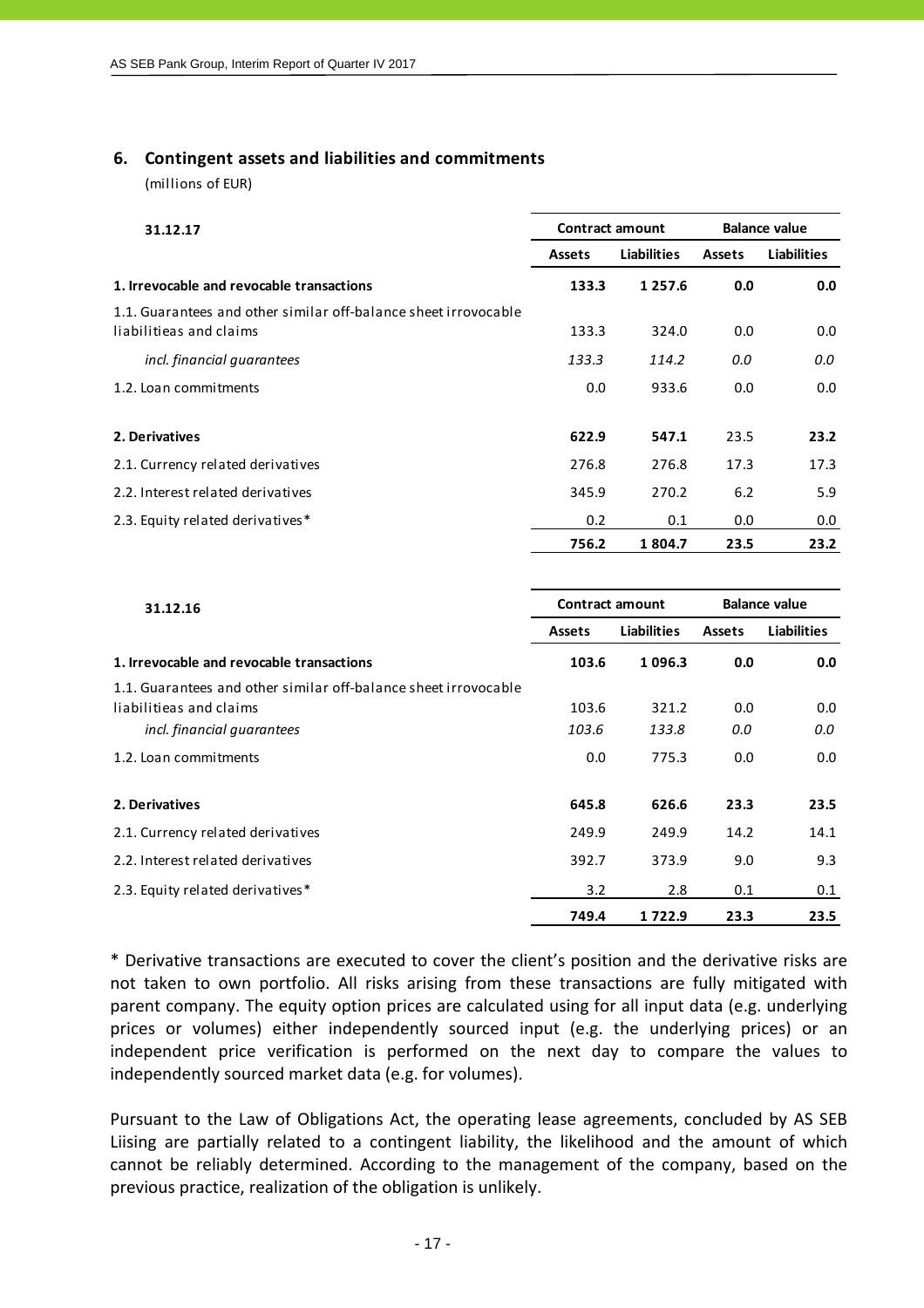# **Note 1 Accounting principles**

The interim report of AS SEB Pank Group for Quarter IV 2017 has been prepared in conformity with International Accounting Standard IAS 34 "Interim Financial Reporting" and the disclosure requirements, established by Eesti Pank.

The accounting principles, used in the interim report of AS SEB Pank Group for Quarter IV 2017 are in conformity with the accounting principles used in the annual report for the year ended on 31 December 2016.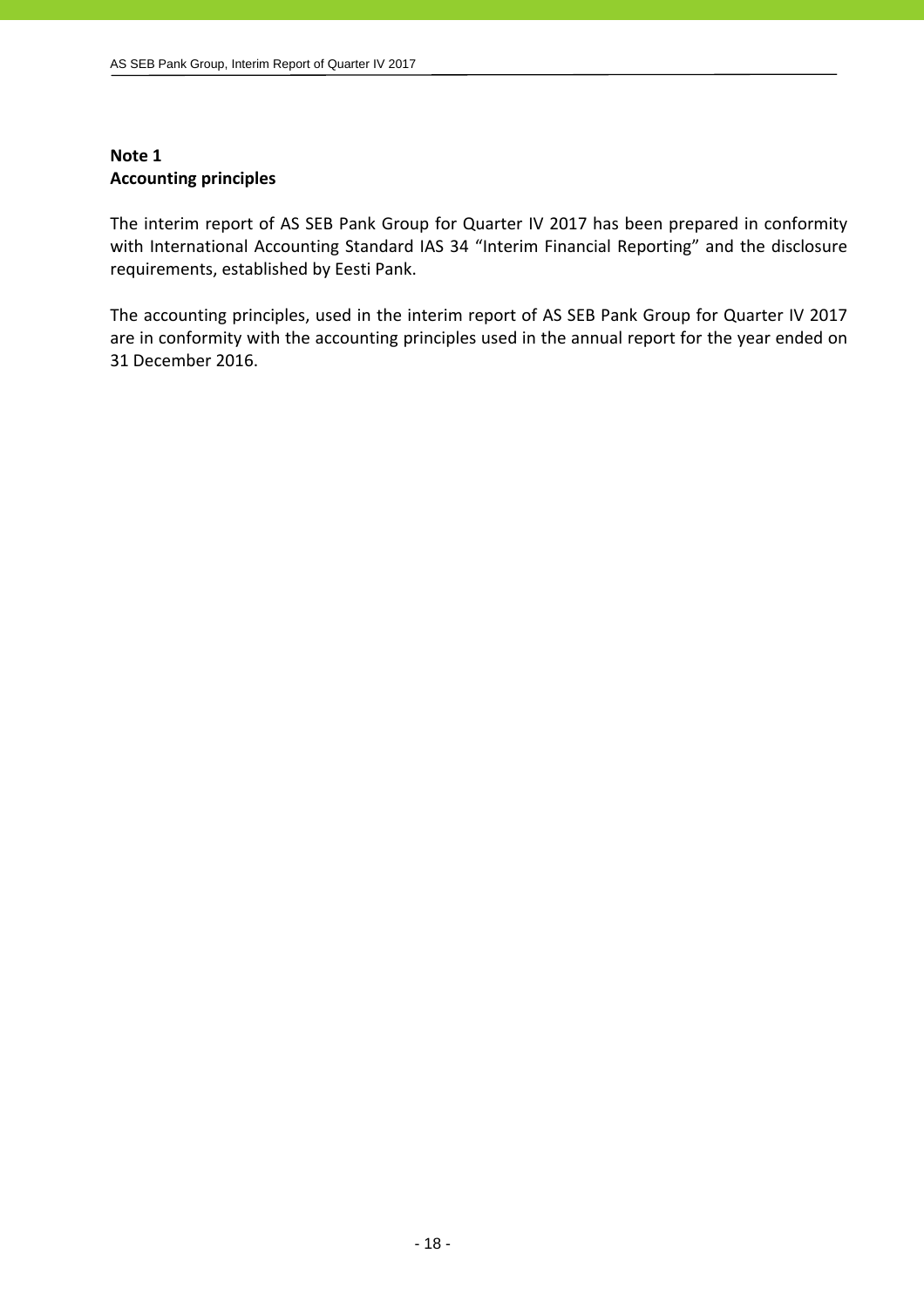# **Fair value of financial assets and liabilities**

(millions of EUR)

# **A) Financial instruments measured at fair value**

|                                                             | 31.12.17 |         |         |       |         |         | 31.12.16 |       |
|-------------------------------------------------------------|----------|---------|---------|-------|---------|---------|----------|-------|
|                                                             | Level 1  | Level 2 | Level 3 | Total | Level 1 | Level 2 | Level 3  | Total |
| Financial assets at fair value through profit and loss      |          |         |         |       |         |         |          |       |
| Financial assets held for trading                           | 0.1      | 23.5    | 0.0     | 23.6  | 0.0     | 23.3    | 0.0      | 23.3  |
| Equity securities                                           | 0.1      | 0.0     | 0.0     | 0.1   | 0.0     | 0.0     | 0.0      | 0.0   |
| Derivatives                                                 | 0.0      | 23.5    | 0.0     | 23.5  | 0.0     | 23.3    | 0.0      | 23.3  |
| Financial assets designated at fair value                   |          |         |         |       |         |         |          |       |
| through profit or loss at inception                         | 89.2     | 0.0     | 0.0     | 89.2  | 86.7    | 0.0     | 0.0      | 86.7  |
| Debt securities                                             | 89.2     | 0.0     | 0.0     | 89.2  | 86.7    | 0.0     | 0.0      | 86.7  |
| Available for sale financial assets                         | 4.1      | 0.0     | 3.2     | 7.3   | 6.9     | 0.0     | 2.4      | 9.3   |
| Investment securities - equity                              | 4.1      | 0.0     | 3.2     | 7.3   | 6.9     | 0.0     | 2.4      | 9.3   |
| <b>TOTAL ASSETS</b>                                         | 93.4     | 23.5    | 3.2     | 120.1 | 93.6    | 23.3    | 2.4      | 119.3 |
| Financial liabilities at fair value through profit and loss |          |         |         |       |         |         |          |       |
| Financial liabilities held for trading                      | 0.0      | 23.2    | 0.0     | 23.2  | 0.0     | 23.6    | 0.0      | 23.6  |
| TOTAL LIABILITIES                                           | 0.1      | 23.2    | 0.0     | 23.3  | 0.0     | 23.6    | 0.0      | 23.6  |

IFRS 13 specifies a hierarchy of valuation techniques based on whether the inputs to those valuation techniques are observable or unobservable. Observable inputs reflect market data obtained from independent sources; unobservable inputs reflect the Group's market assumptions. These two types of inputs have created the following fair value hierarchy:

Level 1 ‐ Quoted prices (unadjusted) in active markets for identical assets or liabilities. This level includes listed equity securities and debt instruments on exchanges but also instruments quoted by market participants.

Level 2 ‐ Inputs other than quoted prices included within Level 1 that are observable for the asset or liability, either directly (that is, as prices) or indirectly (that is, derived from prices). The sources of input parameters like Euro yield curve or counterparty credit risk are Bloomberg and Thomson Reuters.

Level 3 - Inputs for the asset or liability that are not based on observable market data (unobservable inputs). This level includes equity investments and debt instruments with significant unobservable components.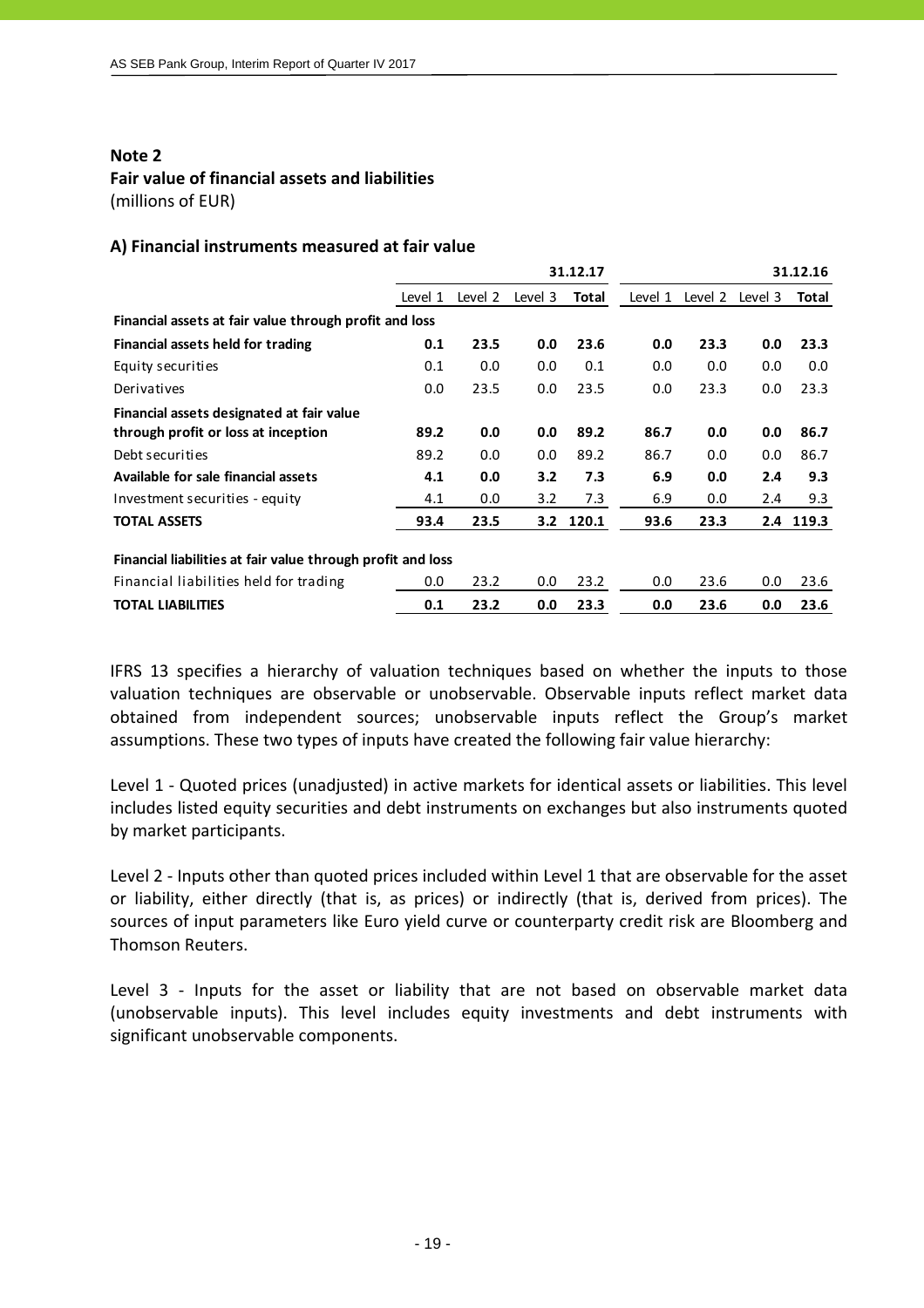| <b>Reconciliation of Level 3 Items</b>                                        | Available-for-sale financial assets |         |
|-------------------------------------------------------------------------------|-------------------------------------|---------|
|                                                                               | Investment                          |         |
|                                                                               | securities -                        |         |
|                                                                               | equity                              | Total   |
| At 1 January 2016                                                             | 12.2                                | 12.2    |
| Other comprehensive income                                                    | $-11.9$                             | $-11.9$ |
| Purchases                                                                     | 2.2                                 | 2.2     |
| <b>Settlements</b>                                                            | $-0.1$                              | $-0.1$  |
| At 31 December 2016                                                           | 2.4                                 | 2.4     |
| Total losses for the period included in profit or loss for assets/liabilities |                                     |         |
| held at 31.12.16                                                              | 0.0                                 | 0.0     |
| At 1 January 2017                                                             | 2.4                                 | 2.4     |
| Other comprehensive income                                                    | 0.7                                 | 0.7     |
| Purchases                                                                     | 0.1                                 | 0.1     |
| At 31 December 2017                                                           | 3.2                                 | 3.2     |
| Total losses for the period included in profit or loss for assets/liabilities |                                     |         |
| held at 31.12.17                                                              | 0.0                                 | 0.0     |

#### **B) Financial instruments not measured at fair value**

|                                           | 31.12.17                 |                        | 31.12.16                 |                        |  |  |
|-------------------------------------------|--------------------------|------------------------|--------------------------|------------------------|--|--|
|                                           | <b>Carrying</b><br>value | Fair value,<br>Level 3 | <b>Carrying</b><br>value | Fair value,<br>Level 3 |  |  |
| <b>ASSETS</b>                             |                          |                        |                          |                        |  |  |
| Loans and advances to credit institutions | 172.2                    | 172.2                  | 983.3                    | 983.3                  |  |  |
| Loans and advances to customers           | 4 7 3 4 . 1              | 4 6 6 8 . 1            | 4 3 3 7 .5               | 4 2 4 8 .7             |  |  |
| Loans to Corporates                       | 2 362.6                  | 2 3 7 5 . 2            | 2 169.6                  | 2 1 7 2 . 5            |  |  |
| Loans to households                       | 2 371.5                  | 2 2 9 2 .9             | 2 167.9                  | 2076.2                 |  |  |
| Other assets                              | 32.0                     | 32.0                   | 30.1                     | 30.1                   |  |  |
| <b>TOTAL ASSETS</b>                       | 4938.3                   | 4872.3                 | 5 3 5 0.9                | 5 262.1                |  |  |
| <b>LIABILITIES</b>                        |                          |                        |                          |                        |  |  |
| Due to credit institutions                | 1 2 1 4 .5               | 1 2 1 4 .6             | 992.4                    | 989.2                  |  |  |
| Due to customers                          | 3 747.2                  | 3 748.8                | 3 687.0                  | 3 689.3                |  |  |
| Due to Corporates                         | 2015.3                   | 2017.0                 | 2 1 1 3 .8               | 2 1 1 6 . 3            |  |  |
| Due to households                         | 1731.9                   | 1731.8                 | 1573.2                   | 1573.0                 |  |  |
| Other financial liabilities               | 96.8                     | 96.8                   | 86.5                     | 86.5                   |  |  |
| <b>TOTAL LIABILITIES</b>                  | 5058.5                   | 5 0 6 0.2              | 4765.9                   | 4 7 6 5 .0             |  |  |

AS SEB Pank conducts assessment of fair value of financial assets and liabilities which are not presented in the Group's statement of financial position at their fair value. All finance instruments not measured at fair value specified at Level 3 in hierarchy of valuation of fair value, because of using unobservable inputs. When calculating fair value for floating interest rate loans and for fixed-interest rate lending, future cash flows are discounted based on the market interest curve, which has been adjusted for applicable margins of new lending. Similarly have been calculated also fixed‐interest rate deposits, floating interest rate and fixed‐interest rate balances due to credit institutions.

As of reporting date fair value of loans and advances to customers was 1.39% lower (31.12.2016: 2.05% lower) than the carrying amount. Fair value of balances due to credit institutions was 0.01% higher (31.12.2016: 0.33% lower) than the carrying amount. Fair value of balances due to customers was 0.04% higher (31.12.2016: 0.06% higher) than the carrying amount.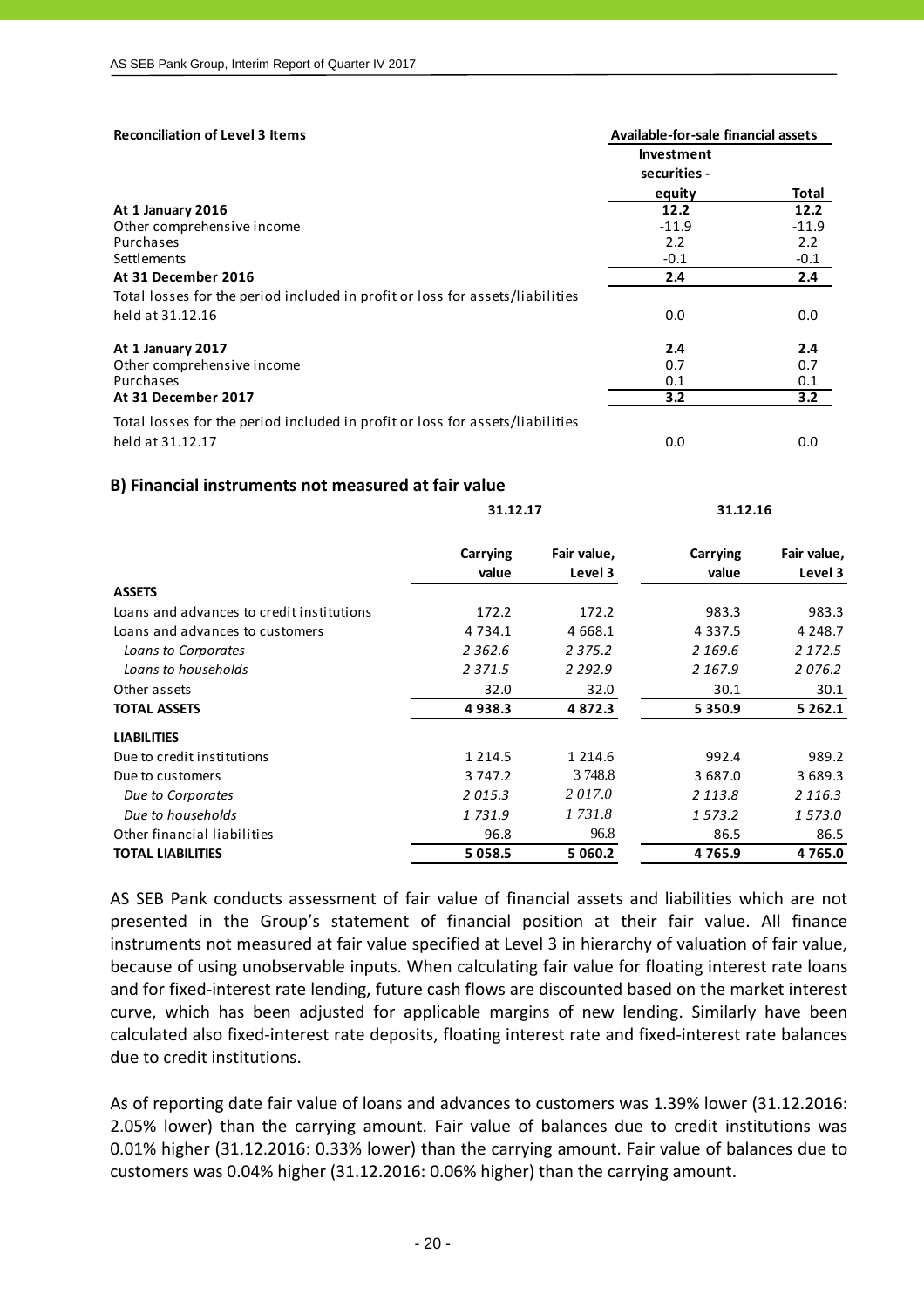## **Interest and similar income**

| (millions of EUR)         | 2017      |      | 2016      |      |
|---------------------------|-----------|------|-----------|------|
|                           | 12 months | QIV  | 12 months | QIV  |
| Loans                     | 81.1      | 21.2 | 76.7      | 19.5 |
| Leasing                   | 14.2      | 3.7  | 13.3      | 3.4  |
| Deposits with other banks | 1.6       | 0.3  | 1.7       | 0.5  |
| Fixed income securities   | 1.4       | 0.4  | 0.2       | 0.1  |
| Other                     | 1.5       | 0.2  | 0.0       | 0.0  |
|                           | 99.8      | 25.8 | 91.9      | 23.5 |

#### **Note 4**

| Interest expenses and similar charges                   |           |        |           |        |
|---------------------------------------------------------|-----------|--------|-----------|--------|
| (millions of EUR)                                       | 2017      |        | 2016      |        |
|                                                         | 12 months | QIV    | 12 months | QIV    |
| Credit institutions                                     | $-1.6$    | $-0.2$ | $-0.5$    | 0.1    |
| Time and other saving deposits                          | $-0.7$    | $-0.2$ | $-1.3$    | $-0.2$ |
| Demand deposits                                         | $-0.3$    | $-0.1$ | $-1.7$    | 0.8    |
| From balances with central bank and credit institutions | $-3.8$    | $-0.9$ | $-2.9$    | $-0.8$ |
| Other                                                   | $-3.1$    | $-0.7$ | $-2.6$    | $-0.7$ |
|                                                         | $-9.5$    | $-2.1$ | $-9.0$    | $-0.8$ |

#### **Note 5**

# **Fee and commission income**

| (millions of EUR)                             | 2017      |      | 2016      |      |
|-----------------------------------------------|-----------|------|-----------|------|
|                                               | 12 months | QIV  | 12 months | QIV  |
| Payment cards related commissions             | 22.7      | 5.9  | 22.2      | 5.9  |
| Securities market services *                  | 10.9      | 2.8  | 10.8      | 2.6  |
| Transaction fees                              | 5.0       | 1.2  | 5.0       | 1.3  |
| Credit contracts**                            | 3.9       | 1.0  | 4.0       | 1.0  |
| Insurance brokerage fees                      | 4.4       | 1.3  | 3.6       | 0.9  |
| Other settlement fees                         | 6.4       | 1.6  | 6.0       | 1.5  |
| Income from leasing agreements (full service) | 0.7       | 0.2  | 0.7       | 0.2  |
| Income from electronic channels               | 2.7       | 0.7  | 1.5       | 0.4  |
| Cash handling fees                            | 0.6       | 0.1  | 0.6       | 0.2  |
| Commodity futures fees                        | 0.2       | 0.1  | 0.3       | 0.2  |
| Other                                         | 6.5       | 1.8  | 5.3       | 1.5  |
|                                               | 64.0      | 16.7 | 60.0      | 15.7 |

\* Securities market services includes asset management fees of investment funds and securities portfolios, custody services, advisory fees and other with securities transactions related fees.

\*\* Credit contracts include loan, leasing, letter of credit and guarantee contracts, which are short‐term and do not constitute interest income, but are of administrative nature for arrangement or reorganisation of credits.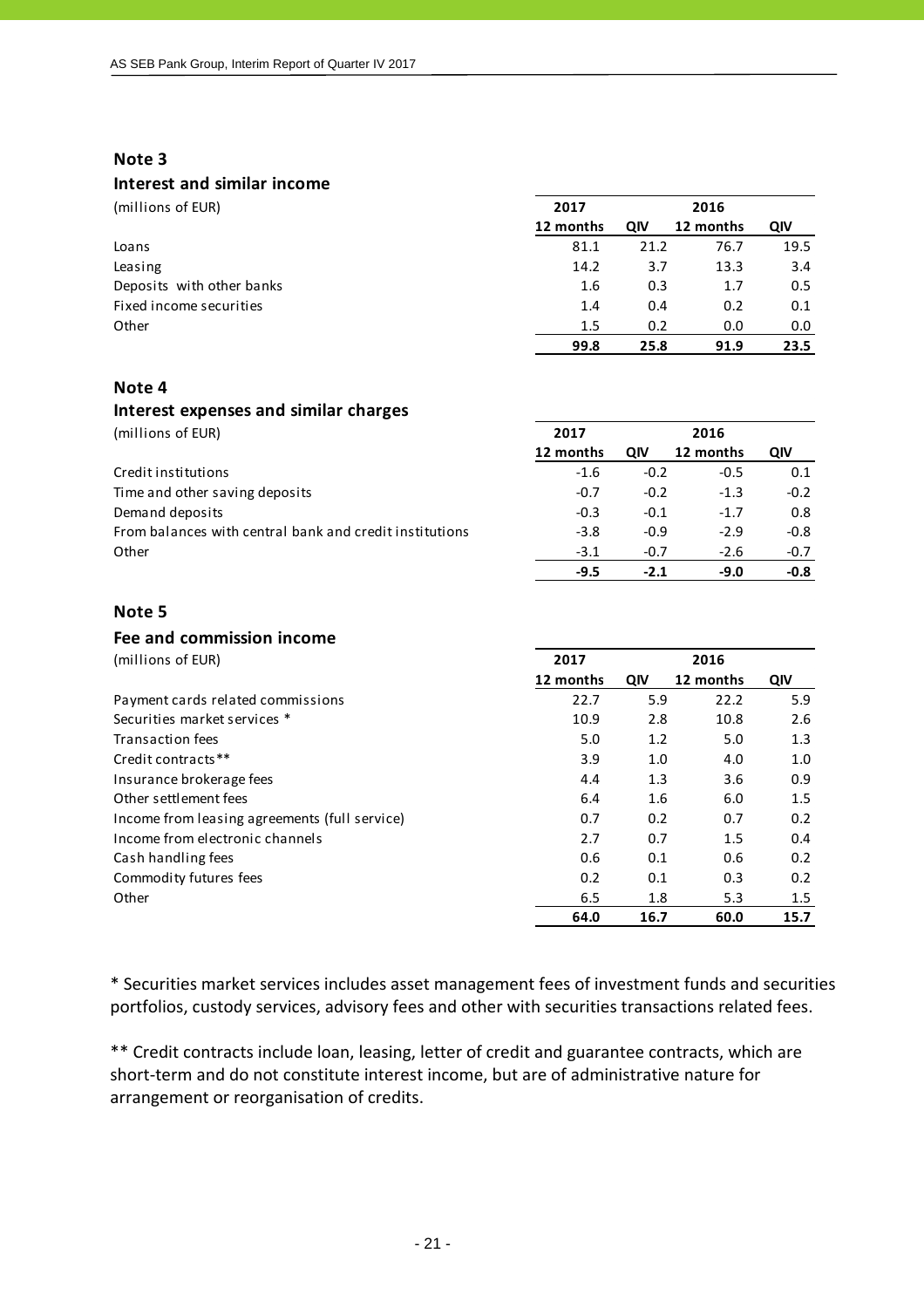# **Fee and commission expense**

(millions of EUR) **2017 2016**

|                                               | 12 month: | QIV    | 12 months | QIV    |
|-----------------------------------------------|-----------|--------|-----------|--------|
| Payment cards related commissions             | $-10.2$   | $-2.6$ | $-10.1$   | $-2.7$ |
| Cash collecting fees                          | $-1.2$    | $-0.3$ | $-1.1$    | $-0.2$ |
| Expenses to leasing agreements (full service) | $-0.7$    | $-0.2$ | $-0.7$    | $-0.2$ |
| Securities market services                    | $-1.8$    | $-0.5$ | $-1.6$    | $-0.4$ |
| Transaction fees                              | $-0.9$    | $-0.2$ | $-1.1$    | $-0.3$ |
| Expenses of electronic channels               | $-0.4$    | $-0.1$ | 0.0       | 0.0    |
| Other                                         | $-1.1$    | $-0.3$ | $-1.0$    | $-0.3$ |
|                                               | $-16.3$   | $-4.2$ | $-15.6$   | $-4.1$ |

#### **Note 7**

| Impairment losses on loans and advances            |          |     |           |               |
|----------------------------------------------------|----------|-----|-----------|---------------|
| (millions of EUR)                                  | 2017     |     | 2016      |               |
|                                                    | 12 month | QIV | 12 months | QIV           |
| <b>Impairment losses</b>                           | 5.0      | 4.8 | 1.3       | $-0.5$        |
| impairment losses of reporting period              | $-0.5$   | 0.4 | $-3.1$    | $-1.6$        |
| recoveries from write-offs                         | 1.1      | 0.2 | 2.0       | $0.5^{\circ}$ |
| decreasing of impairment losses of previous period | 4.4      | 4.2 | 2.4       | 0.6           |
| Impairment losses for contingent liabilities       | 0.0      | 0.0 | 0.1       | 0.0           |
|                                                    | 5.0      | 4.8 | 1.4       | $-0.5$        |

# **Note 8**

## **Allowances on loans and advances**

(millions of EUR)

|                                             | 31.12.17 | 31.12.16 |
|---------------------------------------------|----------|----------|
| At the beginning of period (January, 1)     | 24.6     | 29.0     |
| Allowances of reporting period              | 0.5      | 3.1      |
| Decreasing of allowances of previous period | $-4.4$   | $-2.4$   |
| Loans and advances written off              | $-1.0$   | $-5.1$   |
| At the end of period                        | 19.7     | 24.6     |
| Recoveries from write-offs                  | 1.1      | 2.0      |

#### **Note 9**

# **Loans and advances to customers by remaining maturity**

|          | Less than 3-12 1-5 5-10<br>3 months months | vears | vears | Over 10<br>vears                 | Total |
|----------|--------------------------------------------|-------|-------|----------------------------------|-------|
| 31.12.17 | 232.2                                      |       |       | 837.3 2043.0 568.1 1053.5 4734.1 |       |
| 31.12.16 | 244.4                                      |       |       | 685.6 1939.2 524.6 943.7 4337.5  |       |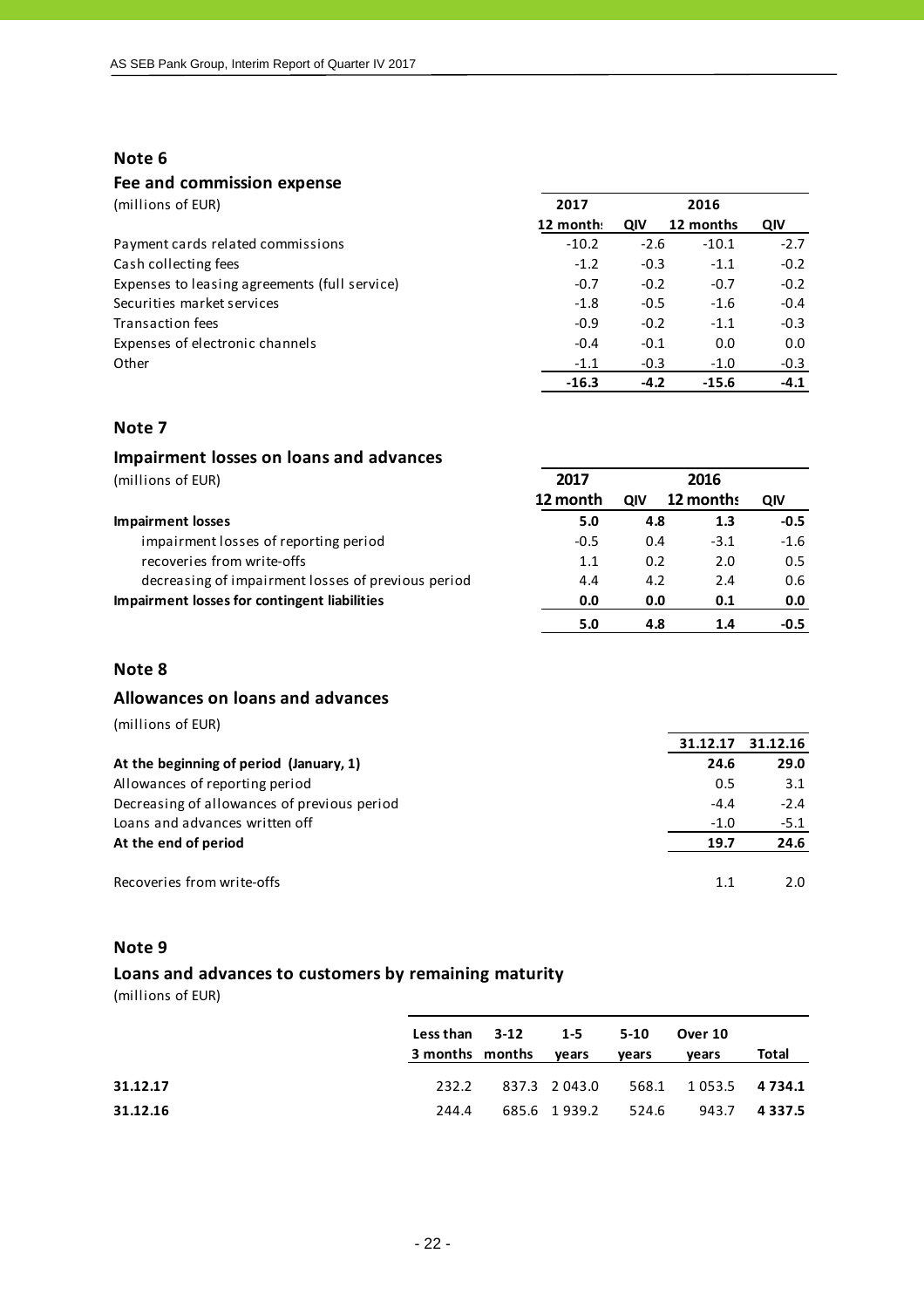# **Geographic concentration of financial assets and liabilities**

(millions of EUR)

| 31.12.17             | Cash,<br>balances<br>with central<br>bank, Ioans<br>and<br>advances to | Loans and<br>advances |         |        |             | Due to<br>credit | Due to     | Other    | Total       | Contin-     |
|----------------------|------------------------------------------------------------------------|-----------------------|---------|--------|-------------|------------------|------------|----------|-------------|-------------|
|                      | credit                                                                 | to custo-             | Securi- | Other  | Total       | institu-         | custo-     | liabili- | liabili-    | gent        |
|                      | institutions                                                           | mers                  | ties    | assets | assets      | tions            | mers       | ties     | ties        | liabilities |
| Sweden               | 92.3                                                                   | 0.8                   | 2.0     | 1.2    | 96.3        | 1 1 5 0 . 2      | 9.5        | 23.2     | 1 1 8 2 . 9 | 1.0         |
| Estonia              | 1051.3                                                                 | 4705.7                | 26.7    | 40.3   | 5 8 2 4 .0  | 47.8             | 3 6 3 4 .9 | 95.1     | 3 7 7 7 .8  | 1 2 3 9 .0  |
| United Kingdom       | 21.3                                                                   | 2.4                   | 0.0     | 0.4    | 24.1        | 1.2              | 13.0       | 0.5      | 14.7        | 0.7         |
| Russia               | 5.0                                                                    | 0.1                   | 0.0     | 0.0    | 5.1         | 0.0              | 18.3       | 0.0      | 18.3        | 0.0         |
| Germany              | 0.2                                                                    | 0.6                   | 0.0     | 0.2    | 1.0         | 0.0              | 3.8        | 0.2      | 4.0         | 5.2         |
| <b>United States</b> | 0.0                                                                    | 0.6                   | 3.1     | 1.1    | 4.8         | 0.1              | 2.2        | 0.0      | 2.3         | 0.0         |
| Canada               | 0.0                                                                    | 0.1                   | 0.0     | 0.0    | 0.1         | 0.0              | 0.4        | 0.0      | 0.4         | 0.0         |
| Japan                | 0.0                                                                    | 0.0                   | 0.0     | 0.0    | 0.0         | 0.0              | 0.4        | 0.0      | 0.4         | 0.0         |
| Finland              | 0.1                                                                    | 5.9                   | 0.0     | 0.1    | 6.1         | 0.7              | 8.7        | 0.1      | 9.5         | 6.6         |
| Latvia               | 0.4                                                                    | 9.1                   | 2.1     | 0.1    | 11.7        | 14.1             | 5.0        | 0.0      | 19.1        | 0.5         |
| Lithuania            | 24.0                                                                   | 0.0                   | 87.2    | 0.4    | 111.6       | 0.0              | 2.9        | 0.1      | 3.0         | 0.2         |
| Luxembourg           | 0.5                                                                    | 0.0                   | 0.0     | 0.0    | 0.5         | 0.1              | 0.0        | 0.1      | 0.2         | 0.0         |
| Netherlands          | 0.0                                                                    | 0.3                   | 0.0     | 0.0    | 0.3         | 0.0              | 2.1        | 0.0      | 2.1         | 0.0         |
| Other Western Europe | 5.2                                                                    | 8.0                   | 0.0     | 0.3    | 13.5        | 0.3              | 34.7       | 0.3      | 35.3        | 1.7         |
| Other Eastern Europe | 4.3                                                                    | 0.0                   | 0.0     | 0.1    | 4.4         | 0.0              | 3.7        | 0.0      | 3.7         | 1.0         |
| Other countries      | 18.8                                                                   | 0.5                   | 0.0     | 1.4    | 20.7        | 0.0              | 7.6        | 0.4      | 8.0         | 1.7         |
|                      | 1 2 2 3 . 4                                                            | 4734.1                | 121.1   | 45.6   | 6 1 2 4 . 2 | 1 2 1 4 .5       | 3 747.2    | 120.0    | 5 081.7     | 1 2 5 7 .6  |
|                      |                                                                        |                       |         |        |             |                  |            |          |             |             |
|                      |                                                                        |                       |         |        |             |                  |            |          |             |             |

|                      | Cash,        |            |         |        |           |          |             |          |             |             |
|----------------------|--------------|------------|---------|--------|-----------|----------|-------------|----------|-------------|-------------|
|                      | balances     |            |         |        |           |          |             |          |             |             |
|                      | with central |            |         |        |           |          |             |          |             |             |
| 31.12.16             | bank, loans  |            |         |        |           |          |             |          |             |             |
|                      | and          | Loans and  |         |        |           | Due to   |             |          |             |             |
|                      | advances to  | advances   |         |        |           | credit   | Due to      | Other    | Total       | Contin-     |
|                      | credit       | to custo-  | Securi- | Other  | Total     | institu- | custo-      | liabili- | liabili-    | gent        |
|                      | institutions | mers       | ties    | assets | assets    | tions    | mers        | ties     | <b>ties</b> | liabilities |
| Sweden               | 912.1        | 0.8        | 1.5     | 1.1    | 915.5     | 918.1    | 11.9        | 23.2     | 953.2       | 1.5         |
| Estonia              | 292.8        | 4 3 1 4 .6 | 29.6    | 34.7   | 4 671.7   | 47.3     | 3 3 5 7 . 5 | 85.4     | 3 4 9 0.2   | 1 0 6 0.7   |
| United Kingdom       | 32.5         | 2.0        | 0.0     | 0.2    | 34.7      | 1.2      | 18.0        | 0.4      | 19.6        | 0.0         |
| Russia               | 0.5          | 0.1        | 0.0     | 0.1    | 0.7       | 0.5      | 26.6        | 0.0      | 27.1        | 0.0         |
| Germany              | 1.0          | 0.6        | 0.0     | 0.0    | 1.6       | 3.1      | 3.5         | 0.0      | 6.6         | 5.0         |
| United States        | 7.9          | 0.5        | 2.4     | 1.2    | 12.0      | 1.4      | 13.5        | 0.0      | 14.9        | 0.0         |
| Canada               | 0.0          | 0.1        | 0.0     | 0.0    | 0.1       | 0.1      | 0.9         | 0.0      | 1.0         | 0.0         |
| Japan                | 0.0          | 0.1        | 0.0     | 0.0    | 0.1       | 0.0      | 0.5         | 0.0      | 0.5         | 0.0         |
| Finland              | 0.0          | 3.8        | 0.0     | 0.0    | 3.8       | 0.0      | 7.0         | 0.1      | 7.1         | 3.6         |
| Latvia               | 0.4          | 8.0        | 0.0     | 2.8    | 11.2      | 19.1     | 3.7         | 0.0      | 22.8        | 0.5         |
| Lithuania            | 12.9         | 0.0        | 86.7    | 0.1    | 99.7      | 0.0      | 3.7         | 0.1      | 3.8         | 0.3         |
| Luxembourg           | 1.7          | 0.0        | 0.0     | 0.0    | 1.7       | 0.8      | 0.0         | 0.0      | 0.8         | 0.0         |
| Netherlands          | 0.0          | 0.2        | 0.0     | 0.0    | 0.2       | 0.0      | 0.7         | 0.0      | 0.7         | 14.3        |
| Other Western Europe | 3.3          | 5.9        | 0.0     | 0.4    | 9.6       | 0.8      | 46.0        | 0.2      | 47.0        | 6.5         |
| Other Eastern Europe | 3.0          | 0.0        | 0.0     | 0.0    | 3.0       | 0.0      | 5.4         | 0.0      | 5.4         | 0.0         |
| Other countries      | 7.8          | 0.8        | 0.0     | 1.2    | 9.8       | 0.0      | 188.1       | 0.7      | 188.8       | 3.9         |
|                      | 1 2 7 5 .9   | 4337.5     | 120.2   | 41.8   | 5 7 7 5.4 | 992.4    | 3687.0      | 110.1    | 4789.5      | 1096.3      |

Contingent liabilities include here guarantees and pledges, loan commitments, revocable transactions, stand‐by loans, other revocable transactions and are presented in contract amount of contingent liabilities. Securities include here financial assets held for trading, financial assets designated at fair value through profit or loss, available‐for‐sale financial assets, investments in associates.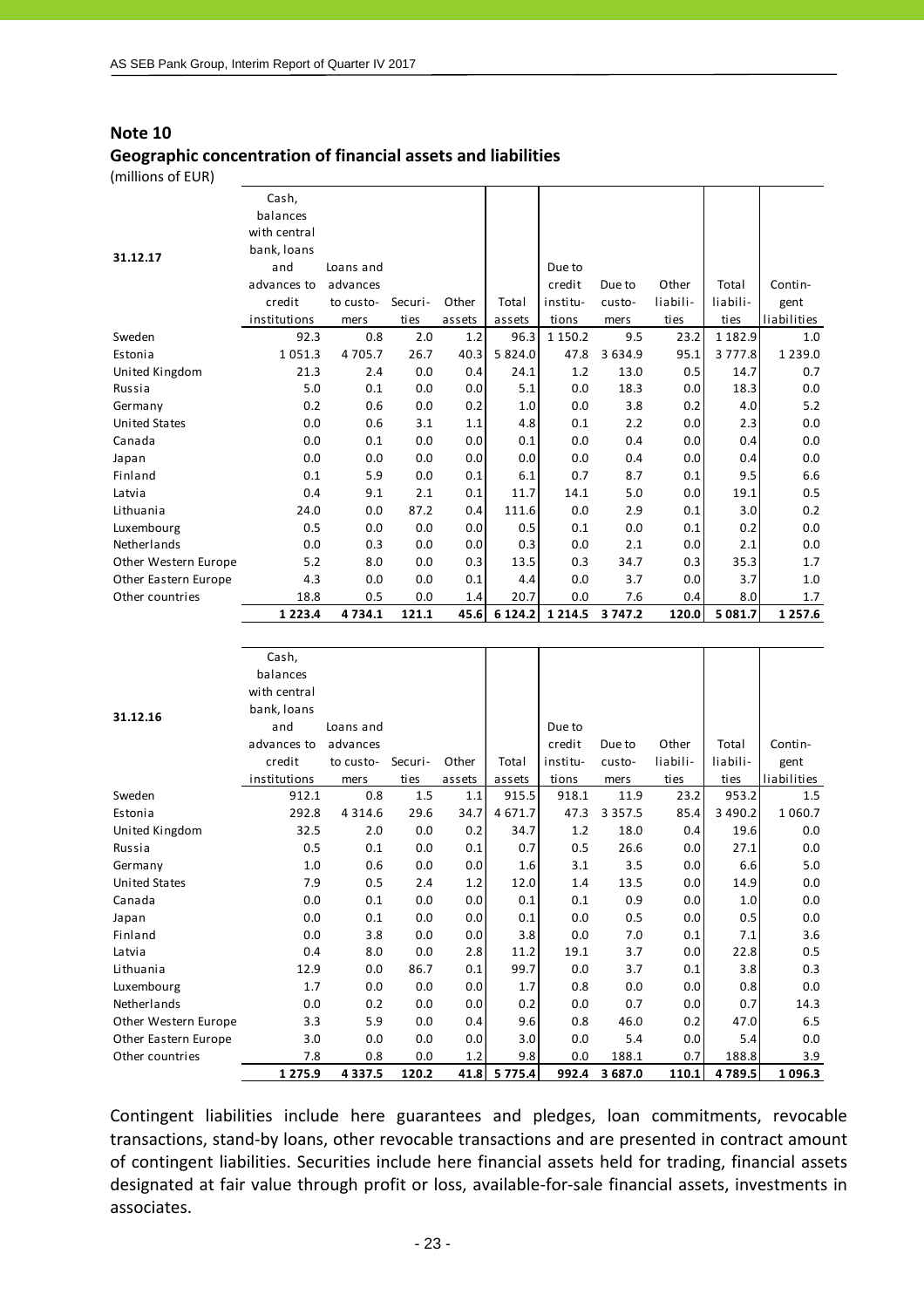# **Note 11 Concentration of financial assets and liabilities by industry sector**

|                                              | In the statement of financial position | Contin-           |             |
|----------------------------------------------|----------------------------------------|-------------------|-------------|
|                                              | <b>Cash and loans to</b>               |                   | gent        |
| 31.12.17                                     | central bank, credit                   |                   | liabilities |
|                                              | institutions and                       | <b>Securities</b> |             |
| Finance                                      | 1 2 8 7 . 8                            | 7.4               | 11.2        |
| Real estate                                  | 751.4                                  | 0.0               | 67.0        |
| Trading                                      | 382.7                                  | 0.0               | 168.7       |
| Industry                                     | 361.1                                  | 0.0               | 149.4       |
| Agriculture, fishing, forestry               | 176.9                                  | 0.0               | 12.8        |
| Transport                                    | 158.1                                  | 0.0               | 75.2        |
| Energy, gas and steam plants                 | 127.3                                  | 0.0               | 270.7       |
| Government and state defence                 | 77.6                                   | 89.2              | 192.9       |
| Mining                                       | 64.1                                   | 0.0               | 52.3        |
| Hotels, restaurants                          | 54.2                                   | 0.0               | 0.4         |
| Administration and assistance                | 45.8                                   | 0.0               | 7.7         |
| Construction                                 | 44.5                                   | 0.0               | 88.1        |
| Health services, social work                 | 42.0                                   | 0.0               | 4.3         |
| Professional, science and technical work     | 39.4                                   | 0.0               | 20.7        |
| Information and telecommunication            | 22.2                                   | 1.0               | 5.8         |
| Art, show business, leisure                  | 11.4                                   | 0.0               | 2.1         |
| Water supply, canalisation, waste management | 7.9                                    | 0.0               | 3.5         |
| Education                                    | 7.0                                    | 0.0               | 7.3         |
| Other government and social services         | 6.5                                    | 0.0               | 0.8         |
| Private individuals                          | 2 3 0 9 . 3                            | 0.0               | 116.7       |
| Derivatives                                  | 0.0                                    | 23.5              | 0.0         |
| Allowances                                   | $-19.7$                                |                   |             |
|                                              | 5957.5                                 | 121.1             | 1 2 5 7 .6  |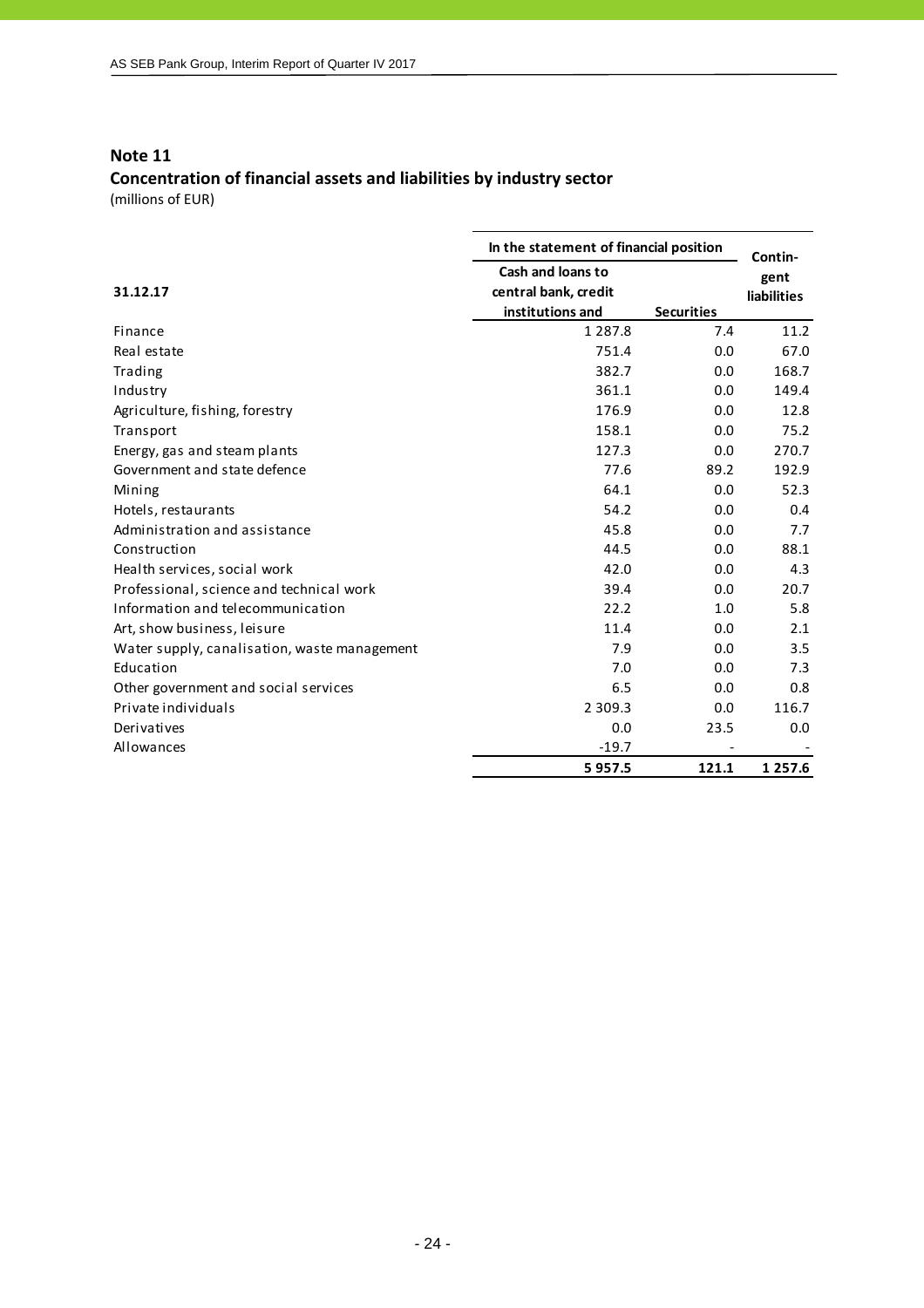|                                              | In the statement of financial position | Contin-           |                    |
|----------------------------------------------|----------------------------------------|-------------------|--------------------|
| Cash and loans to                            |                                        |                   | gent               |
| 31.12.16                                     | central bank, credit                   |                   | <b>liabilities</b> |
|                                              | institutions and                       | <b>Securities</b> |                    |
| Finance                                      | 1 3 0 2 . 3                            | 9.2               | 39.0               |
| Real estate                                  | 784.5                                  | 0.0               | 55.9               |
| Trading                                      | 397.1                                  | 0.0               | 194.6              |
| Industry                                     | 243.8                                  | 0.0               | 128.5              |
| Agriculture, fishing, forestry               | 176.2                                  | 0.0               | 12.3               |
| Energy, gas and steam plants                 | 132.7                                  | 0.0               | 111.4              |
| Transport                                    | 113.0                                  | 0.0               | 32.5               |
| Mining                                       | 70.7                                   | 0.0               | 51.0               |
| Government and state defence                 | 57.7                                   | 86.7              | 268.8              |
| Hotels, restaurants                          | 42.9                                   | 0.0               | 0.3                |
| Professional, science and technical work     | 40.1                                   | 0.0               | 5.7                |
| Construction                                 | 39.7                                   | 0.0               | 64.4               |
| Health services, social work                 | 38.0                                   | 0.0               | 7.4                |
| Administration and assistance                | 33.7                                   | 0.0               | 7.2                |
| Information and telecommunication            | 21.5                                   | 1.0               | 6.5                |
| Art, show business, leisure                  | 12.2                                   | 0.0               | 2.0                |
| Education                                    | 9.2                                    | 0.0               | 5.9                |
| Water supply, canalisation, waste management | 6.3                                    | 0.0               | 2.0                |
| Other government and social services         | 5.7                                    | 0.0               | 0.8                |
| Private individuals                          | 2 1 1 0 . 7                            | 0.0               | 100.1              |
| Derivatives                                  | 0.0                                    | 23.3              | 0.0                |
| Allowances                                   | $-24.6$                                |                   |                    |
|                                              | 5 613.4                                | 120.2             | 1096.3             |